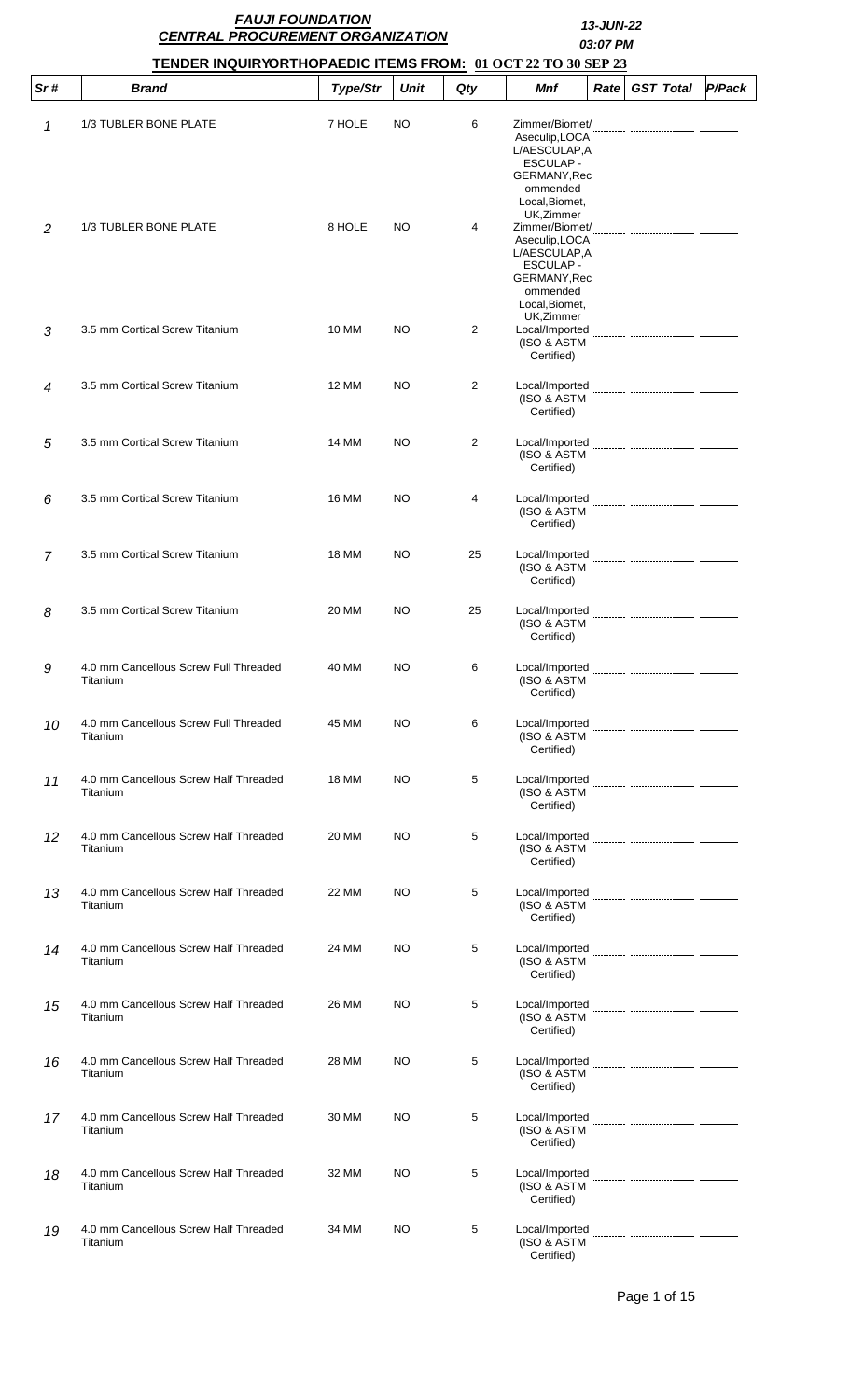|     |                                                    | 13-JUN-22<br>03:07 PM<br>TENDER INQUIRYORTHOPAEDIC ITEMS FROM: 01 OCT 22 TO 30 SEP 23 |             |     |                                             |      |  |                  |        |  |  |
|-----|----------------------------------------------------|---------------------------------------------------------------------------------------|-------------|-----|---------------------------------------------|------|--|------------------|--------|--|--|
| Sr# | <b>Brand</b>                                       | Type/Str                                                                              | <b>Unit</b> | Qty | <b>Mnf</b>                                  | Rate |  | <b>GST</b> Total | P/Pack |  |  |
| 20  | 4.0 mm Cancellous Screw Half Threaded<br>Titanium  | 36 MM                                                                                 | <b>NO</b>   | 5   | Local/Imported<br>(ISO & ASTM<br>Certified) |      |  |                  |        |  |  |
| 21  | 4.0 mm Cancellous Screw Half Threaded<br>Titanium  | 38 MM                                                                                 | NO.         | 5   | Local/Imported<br>(ISO & ASTM<br>Certified) |      |  |                  |        |  |  |
| 22  | 4.0 mm Cancellous Screw Half Threaded<br>Titanium  | 40 MM                                                                                 | NO.         | 5   | (ISO & ASTM<br>Certified)                   |      |  |                  |        |  |  |
| 23  | 4.0 mm Cancellous Screw Half Threaded<br>Titanium  | 45 MM                                                                                 | <b>NO</b>   | 5   | Local/Imported<br>(ISO & ASTM<br>Certified) |      |  |                  |        |  |  |
| 24  | 4.0 mm Cancellous Screw Half Threaded<br>Titanium  | 50 MM                                                                                 | NO.         | 5   | Local/Imported<br>(ISO & ASTM<br>Certified) |      |  |                  |        |  |  |
| 25  | 4.0 mm Cancellous Screw Half Threaded<br>Titanium  | 55 MM                                                                                 | NO.         | 5   | (ISO & ASTM<br>Certified)                   |      |  |                  |        |  |  |
| 26  | 4.0 mm Cancellous Screw Half Threaded<br>Titanium  | 60 MM                                                                                 | NO.         | 5   | Local/Imported<br>(ISO & ASTM<br>Certified) |      |  |                  |        |  |  |
| 27  | 6.5 mm Cancellous Screw 16 mm Threaded<br>Titanium | 100 MM                                                                                | NO.         | 4   | Local/Imported<br>(ISO & ASTM<br>Certified) |      |  |                  |        |  |  |
| 28  | 6.5 mm Cancellous Screw 16 mm Threaded<br>Titanium | 35 MM                                                                                 | <b>NO</b>   | 5   | Local/Imported<br>(ISO & ASTM<br>Certified) |      |  |                  |        |  |  |
| 29  | 6.5 mm Cancellous Screw 16 mm Threaded<br>Titanium | 40 MM                                                                                 | NO.         | 5   | Local/Imported<br>(ISO & ASTM<br>Certified) |      |  |                  |        |  |  |
| 30  | 6.5 mm Cancellous Screw 16 mm Threaded<br>Titanium | 45 MM                                                                                 | NO.         | 2   | Local/Imported<br>(ISO & ASTM<br>Certified) |      |  |                  |        |  |  |
| 31  | 6.5 mm Cancellous Screw 16 mm Threaded<br>Titanium | 50 MM                                                                                 | NO.         | 2   | (ISO & ASTM<br>Certified)                   |      |  |                  |        |  |  |
| 32  | 6.5 mm Cancellous Screw 16 mm Threaded<br>Titanium | 55 MM                                                                                 | NO.         | 2   | Local/Imported<br>(ISO & ASTM<br>Certified) |      |  |                  |        |  |  |
| 33  | 6.5 mm Cancellous Screw 16 mm Threaded<br>Titanium | 60 MM                                                                                 | NO.         | 2   | (ISO & ASTM<br>Certified)                   |      |  |                  |        |  |  |
| 34  | 6.5 mm Cancellous Screw 16 mm Threaded<br>Titanium | 65 MM                                                                                 | NO.         | 2   | Local/Imported<br>(ISO & ASTM<br>Certified) |      |  |                  |        |  |  |
| 35  | 6.5 mm Cancellous Screw 16 mm Threaded<br>Titanium | 70 MM                                                                                 | NO.         | 2   | Local/Imported<br>(ISO & ASTM<br>Certified) |      |  |                  |        |  |  |
| 36  | 6.5 mm Cancellous Screw 16 mm Threaded<br>Titanium | 75 MM                                                                                 | NO.         | 2   | Local/Imported<br>(ISO & ASTM<br>Certified) |      |  |                  |        |  |  |
| 37  | 6.5 mm Cancellous Screw 16 mm Threaded<br>Titanium | 80 MM                                                                                 | NO.         | 2   | (ISO & ASTM<br>Certified)                   |      |  |                  |        |  |  |
| 38  | 6.5 mm Cancellous Screw 16 mm Threaded<br>Titanium | 85 MM                                                                                 | NO.         | 2   | Local/Imported<br>(ISO & ASTM<br>Certified) |      |  |                  |        |  |  |
| 39  | 6.5 mm Cancellous Screw 16 mm Threaded<br>Titanium | 90 MM                                                                                 | NO          | 4   | Local/Imported<br>(ISO & ASTM<br>Certified) |      |  |                  |        |  |  |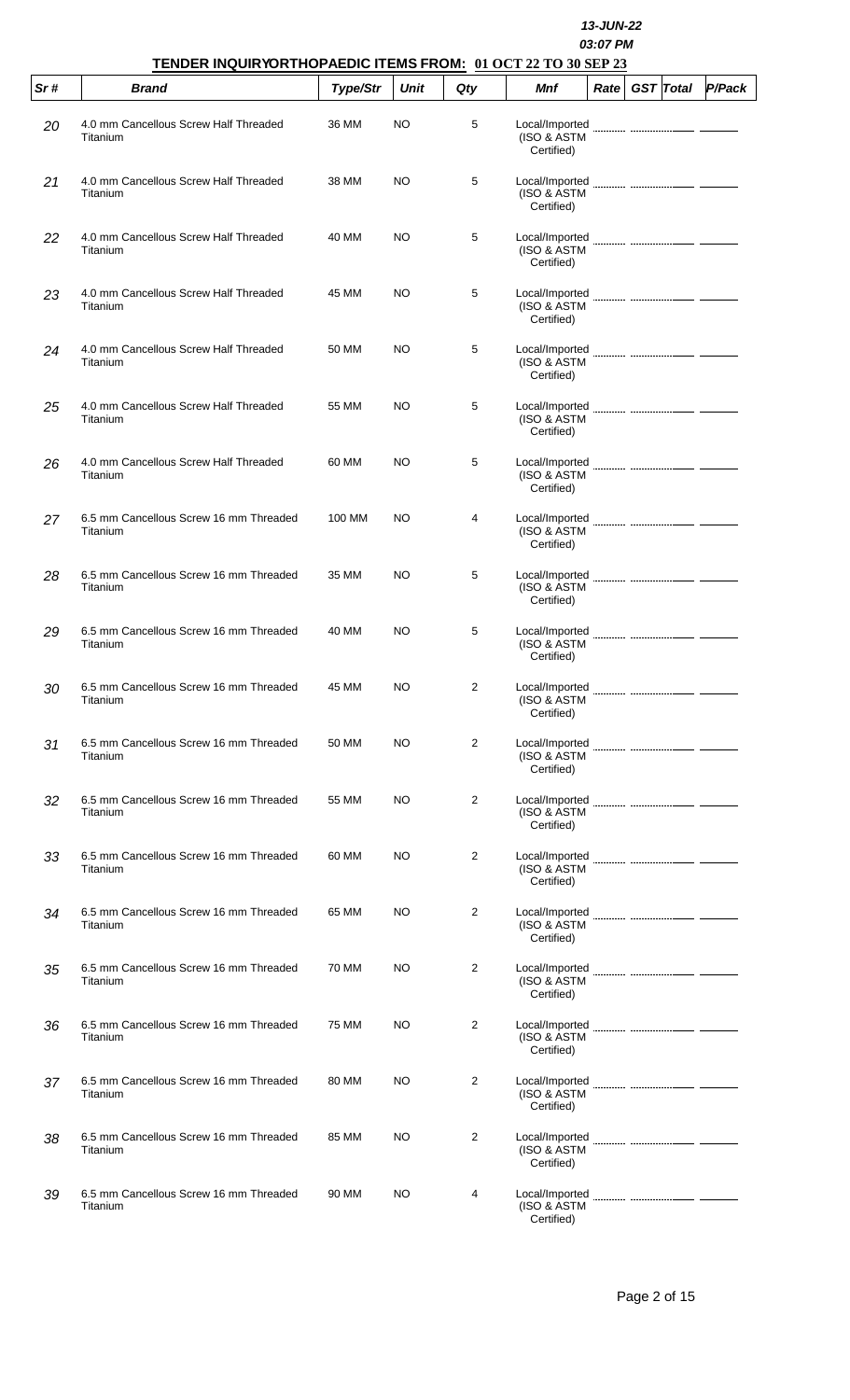|     |                                                    | 13-JUN-22<br>03:07 PM<br>TENDER INQUIRYORTHOPAEDIC ITEMS FROM: 01 OCT 22 TO 30 SEP 23 |             |                |                                             |      |                  |        |  |  |  |
|-----|----------------------------------------------------|---------------------------------------------------------------------------------------|-------------|----------------|---------------------------------------------|------|------------------|--------|--|--|--|
| Sr# | <b>Brand</b>                                       | Type/Str                                                                              | <b>Unit</b> | Qty            | <b>Mnf</b>                                  | Rate | <b>GST</b> Total | P/Pack |  |  |  |
| 40  | 6.5 mm Cancellous Screw 16 mm Threaded<br>Titanium | 95 MM                                                                                 | NO          | 4              | Local/Imported<br>(ISO & ASTM<br>Certified) |      |                  |        |  |  |  |
| 41  | 6.5 mm Cancellous Screw 32 mm Threaded<br>Titanium | 100 MM                                                                                | NO          | 4              | Local/Imported<br>(ISO & ASTM<br>Certified) |      |                  |        |  |  |  |
| 42  | 6.5 mm Cancellous Screw 32 mm Threaded<br>Titanium | 35 MM                                                                                 | NO          | 2              | Local/Imported<br>(ISO & ASTM<br>Certified) |      |                  |        |  |  |  |
| 43  | 6.5 mm Cancellous Screw 32 mm Threaded<br>Titanium | 40 MM                                                                                 | NO          | $\overline{2}$ | Local/Imported<br>(ISO & ASTM<br>Certified) |      |                  |        |  |  |  |
| 44  | 6.5 mm Cancellous Screw 32 mm Threaded<br>Titanium | 45 MM                                                                                 | NO          | $\overline{2}$ | Local/Imported<br>(ISO & ASTM<br>Certified) |      |                  |        |  |  |  |
| 45  | 6.5 mm Cancellous Screw 32 mm Threaded<br>Titanium | 50 MM                                                                                 | <b>NO</b>   | 2              | Local/Imported<br>(ISO & ASTM<br>Certified) |      |                  |        |  |  |  |
| 46  | 6.5 mm Cancellous Screw 32 mm Threaded<br>Titanium | 55 MM                                                                                 | NO          | 10             | Local/Imported<br>(ISO & ASTM<br>Certified) |      |                  |        |  |  |  |
| 47  | 6.5 mm Cancellous Screw 32 mm Threaded<br>Titanium | 60 MM                                                                                 | <b>NO</b>   | 2              | Local/Imported<br>(ISO & ASTM<br>Certified) |      |                  |        |  |  |  |
| 48  | 6.5 mm Cancellous Screw 32 mm Threaded<br>Titanium | 65 MM                                                                                 | NO          | 10             | Local/Imported<br>(ISO & ASTM<br>Certified) |      |                  |        |  |  |  |
| 49  | 6.5 mm Cancellous Screw 32 mm Threaded<br>Titanium | 70 MM                                                                                 | <b>NO</b>   | 2              | Local/Imported<br>(ISO & ASTM<br>Certified) |      |                  |        |  |  |  |
| 50  | 6.5 mm Cancellous Screw 32 mm Threaded<br>Titanium | 75 MM                                                                                 | NO          | 2              | Local/Imported<br>(ISO & ASTM<br>Certified) |      |                  |        |  |  |  |
| 51  | 6.5 mm Cancellous Screw 32 mm Threaded<br>Titanium | 85 MM                                                                                 | <b>NO</b>   | 2              | (ISO & ASTM<br>Certified)                   |      |                  |        |  |  |  |
| 52  | 6.5 mm Cancellous Screw 32 mm Threaded<br>Titanium | 90 MM                                                                                 | <b>NO</b>   | 2              | Local/Imported<br>(ISO & ASTM<br>Certified) |      |                  |        |  |  |  |
| 53  | 6.5 mm Cancellous Screw 32 mm Threaded<br>Titanium | 95 MM                                                                                 | NO          | 2              | Local/Imported<br>(ISO & ASTM<br>Certified) |      |                  |        |  |  |  |
| 54  | 6.5 mm Cancellous Screw Fully Threaded<br>Titanium | 35 MM                                                                                 | NO          | 5              | Local/Imported<br>(ISO & ASTM<br>Certified) |      |                  |        |  |  |  |
| 55  | 6.5 mm Cancellous Screw Fully Threaded<br>Titanium | 80 MM                                                                                 | <b>NO</b>   | 2              | Local/Imported<br>(ISO & ASTM<br>Certified) |      |                  |        |  |  |  |
| 56  | 6.5 mm Cancellous Screw Fully Threaded<br>Titanium | 85 MM                                                                                 | NO          | $\overline{2}$ | Local/Imported<br>(ISO & ASTM<br>Certified) |      |                  |        |  |  |  |
| 57  | 6.5 mm Cancellous Screw Fully Threaded<br>Titanium | 90 MM                                                                                 | <b>NO</b>   | 2              | Local/Imported<br>(ISO & ASTM<br>Certified) |      |                  |        |  |  |  |
| 58  | 6.5 mm Cancellous Screw Fully Threaded<br>Titanium | 95 MM                                                                                 | NO          | 2              | Local/Imported<br>(ISO & ASTM<br>Certified) |      |                  |        |  |  |  |
| 59  | <b>AUSTIN MOOR 42 MM</b>                           | 42 MM                                                                                 |             | 2              | Aseculip,-                                  |      |                  |        |  |  |  |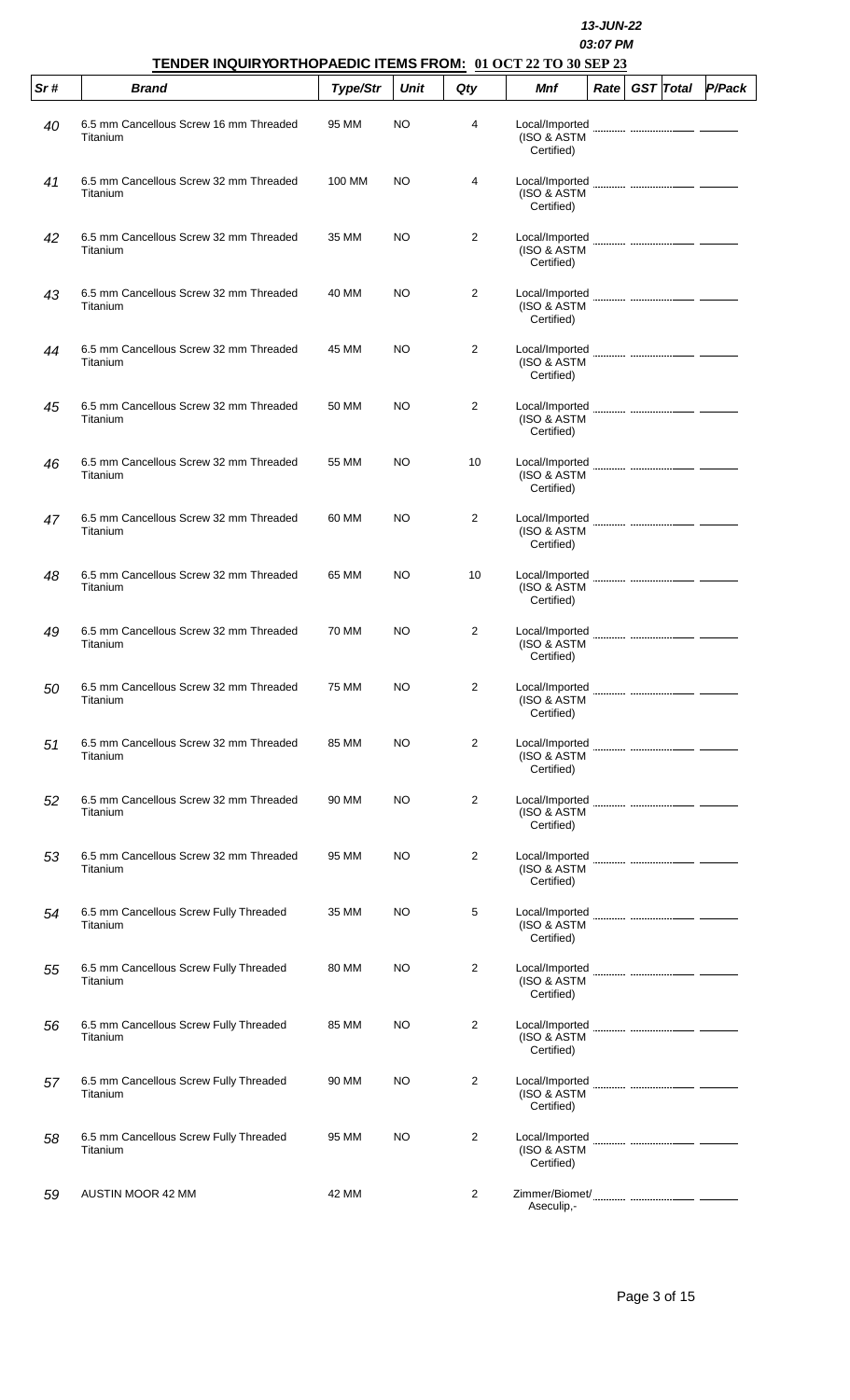|     | TENDER INQUIRYORTHOPAEDIC ITEMS FROM: 01 OCT 22 TO 30 SEP 23 |                                  |             |                | 13-JUN-22<br>03:07 PM                                              |      |  |                  |        |  |
|-----|--------------------------------------------------------------|----------------------------------|-------------|----------------|--------------------------------------------------------------------|------|--|------------------|--------|--|
| Sr# | <b>Brand</b>                                                 | Type/Str                         | <b>Unit</b> | Qty            | <b>Mnf</b>                                                         | Rate |  | <b>GST</b> Total | P/Pack |  |
| 60  | <b>AUSTIN MOOR S-T610</b>                                    | 39 MM                            |             | $\overline{2}$ | Recommended<br>Local, Biomet,<br>UK, Zimmer, Aes<br>culap, Germany |      |  |                  |        |  |
| 61  | <b>AUSTIN MOOR S-T610</b>                                    | 40 MM                            |             | $\overline{2}$ | Local, Biomet,<br>UK, Zimmer, Aes<br>culap, Germany                |      |  |                  |        |  |
| 62  | <b>AUSTIN MOOR S-T610</b>                                    | 41 MM                            |             | 2              | Local, Biomet,<br>UK, Zimmer, Aes<br>culap, Germany                |      |  |                  |        |  |
| 63  | <b>BONE CEMENT</b>                                           |                                  | <b>Doz</b>  | 13             | Pliva, Farooq<br>Corpn, Johnson<br>& J Johnson                     |      |  |                  |        |  |
| 64  | <b>BONE CEMENT</b>                                           | CMW-2                            | <b>NO</b>   | 18             | Pliva, Farooq<br>Corpn, Johnson<br>& J Johnson                     |      |  |                  |        |  |
| 65  | BONE TRANSPORT EXT FIXATER SET                               |                                  |             | 10             | Local                                                              |      |  |                  |        |  |
| 66  | CANCELLOUS BONE 4.0 DIA                                      | 30 MM 1/2<br><b>THE</b>          |             | 6              | Aseculip,-                                                         |      |  |                  |        |  |
| 67  | CANCELLOUS BONE 4.0 DIA                                      | 32 MM LB<br>372 S                |             | 6              | Aseculip,-                                                         |      |  |                  |        |  |
| 68  | CANCELLOUS BONE 4.0 DIA                                      | 34 MM                            |             | 6              | Aseculip,-                                                         |      |  |                  |        |  |
| 69  | CANCELLOUS BONE 4.0 DIA                                      | 36 MM                            |             | 6              | Zimmer/Biomet/<br>Aseculip,-                                       |      |  |                  |        |  |
| 70  | CANCELLOUS BONE 4.0 DIA                                      | 40 MM                            |             | 12             | Aseculip,-                                                         |      |  |                  |        |  |
| 71  | CANCELLOUS BONE SCREW 4.5 MM DIA                             | 40 MM                            | NO.         | 10             | Biomet,<br>UK, Zimmer, -<br>,Aesculap,<br>Germany                  |      |  |                  |        |  |
| 72  | CANCELLOUS BONE SCREW 6.5 MM DIA                             | 40 MM                            | NO.         | 5              | Biomet,<br>UK, Zimmer, -<br>,Aesculap,<br>Germany                  |      |  |                  |        |  |
| 73  | CANCELLOUS BONE SCREW 6.5 MM DIA                             | 55 MM                            | NO.         | 10             | Biomet,<br>UK, Zimmer, -<br>,Aesculap,<br>Germany                  |      |  |                  |        |  |
| 74  | CANCELLOUS BONE SCREW 6.5 MM DIA                             | 70 MM                            | NO.         | 5              | Biomet,<br>UK, Zimmer, -<br>,Aesculap,<br>Germany                  |      |  |                  |        |  |
| 75  | CANCELLOUS BONE SCREW 6.5 MM DIA                             | 75 MM                            | NO.         | 6              | Biomet,<br>UK, Zimmer, -<br>,Aesculap,<br>Germany                  |      |  |                  |        |  |
| 76  | CANCELLOUS BONE SCREW 6.5 MM DIA                             | 75 MM<br>16MM<br><b>THREADED</b> | NO.         | 5              | Biomet,<br>UK, Zimmer, -<br>,Aesculap,<br>Germany                  |      |  |                  |        |  |
| 77  | CANCELLOUS BONE SCREW 6.5 MM DIA                             | 80 MM                            | NO          | 10             | Biomet,<br>UK, Zimmer, -<br>,Aesculap,<br>Germany                  |      |  |                  |        |  |
| 78  | CANCELLOUS BONE SCREW 6.5 MM DIA                             | 85 MM                            | NO          | 10             | Biomet,<br>UK, Zimmer, -<br>,Aesculap,<br>Germany                  |      |  |                  |        |  |
| 79  | CANCELLOUS BONE SCREW 6.5 MM DIA                             | 90 MM                            | <b>NO</b>   | 10             | Biomet,<br>UK, Zimmer, -<br>,Aesculap,<br>Germany                  |      |  |                  |        |  |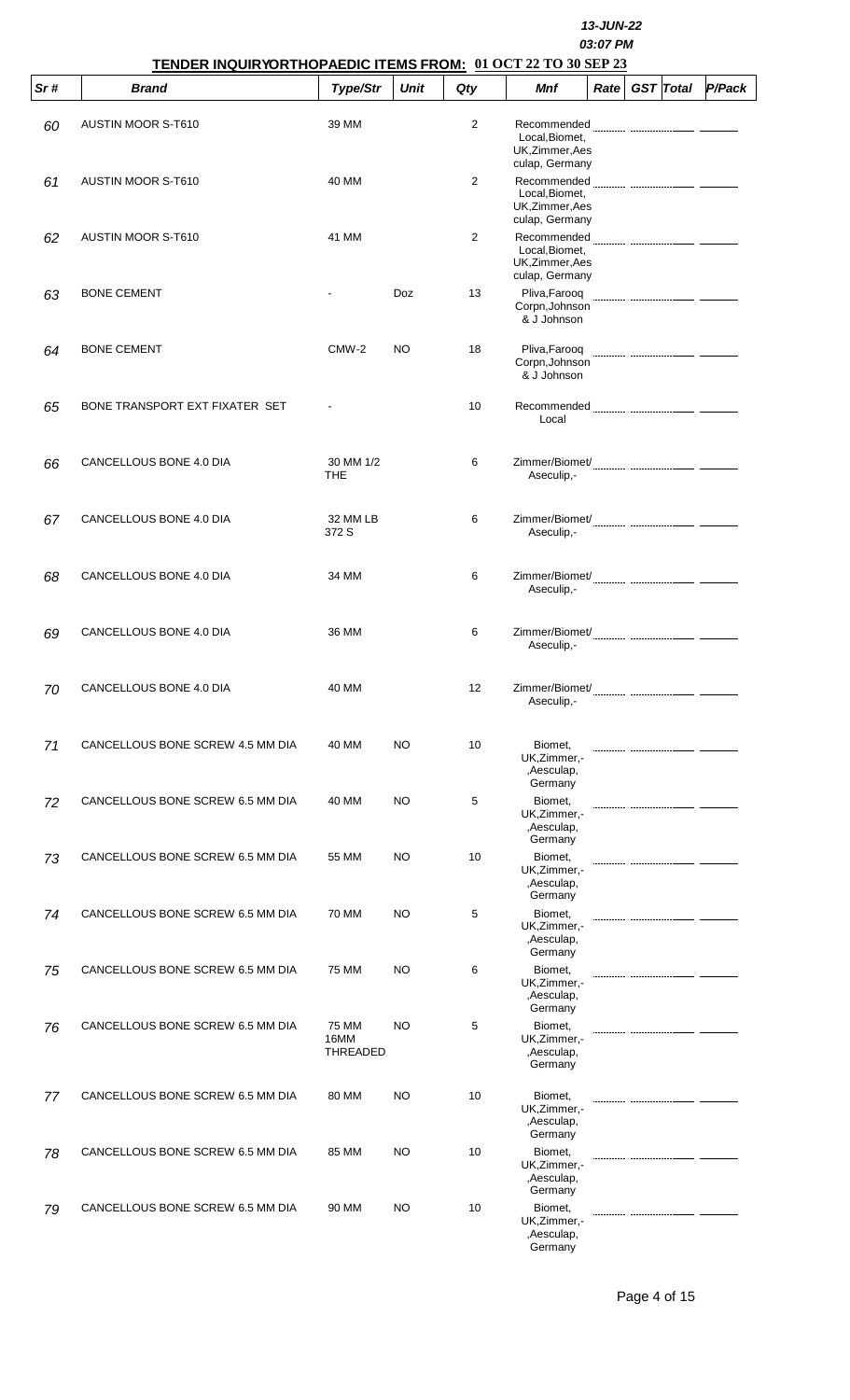|     |                                                                              | <b>13-JUN-22</b><br>03:07 PM   |             |      |                                                                           |      |                  |  |        |  |  |
|-----|------------------------------------------------------------------------------|--------------------------------|-------------|------|---------------------------------------------------------------------------|------|------------------|--|--------|--|--|
| Sr# | TENDER INQUIRYORTHOPAEDIC ITEMS FROM: 01 OCT 22 TO 30 SEP 23<br><b>Brand</b> | Type/Str                       | <b>Unit</b> | Qty  | Mnf                                                                       | Rate | <b>GST</b> Total |  | P/Pack |  |  |
| 80  | CANCELLOUS BONE SCREW 6.5 MM DIA                                             | 95 MM                          | NO          | 10   | Biomet,<br>UK, Zimmer, -<br>,Aesculap,                                    |      |                  |  |        |  |  |
| 81  | <b>CASTON</b>                                                                | 10 CM * 2.7 ROLL<br><b>MTR</b> |             | 1411 | Germany<br>Recommended <b>Manual Communication Communication</b><br>Local |      |                  |  |        |  |  |
| 82  | <b>CASTON</b>                                                                | 15 CM * 2.7 ROLL<br><b>MTR</b> |             | 2036 | Local                                                                     |      |                  |  |        |  |  |
| 83  | <b>CORTICAL BONE SCREW 3.5 DIA</b>                                           | 10 MM                          | NO.         | 15   | Local, Biomet,<br>UK, Zimmer, Aes                                         |      |                  |  |        |  |  |
| 84  | CORTICAL BONE SCREW 3.5 DIA                                                  | <b>12 MM</b>                   | NO          | 25   | culap, Germany<br>Local, Biomet,<br>UK, Zimmer, Aes                       |      |                  |  |        |  |  |
| 85  | <b>CORTICAL BONE SCREW 3.5 DIA</b>                                           | 14 MM                          | NO.         | 250  | culap, Germany<br>Local, Biomet,<br>UK, Zimmer, Aes                       |      |                  |  |        |  |  |
| 86  | CORTICAL BONE SCREW 3.5 DIA                                                  | <b>16 MM</b>                   | NO.         | 250  | culap, Germany<br>Local, Biomet,<br>UK, Zimmer, Aes                       |      |                  |  |        |  |  |
| 87  | CORTICAL BONE SCREW 3.5 DIA                                                  | <b>18 MM</b>                   | NO.         | 100  | culap, Germany<br>Local, Biomet,<br>UK, Zimmer, Aes                       |      |                  |  |        |  |  |
| 88  | CORTICAL BONE SCREW 4.5 DIA                                                  | 26 MM                          | NO          | 31   | culap, Germany<br>Biomet,<br>UK, Zimmer, -<br>,Aesculap,                  |      |                  |  |        |  |  |
| 89  | CORTICAL BONE SCREW 4.5 DIA                                                  | 35 MM                          | NO.         | 5    | Germany<br>Biomet,<br>UK,Zimmer,-<br>,Aesculap,<br>Germany                |      |                  |  |        |  |  |
| 90  | CORTICAL BONE SCREW 4.5 DIA                                                  | 36 MM                          | NO          | 50   | Biomet.<br>UK, Zimmer, -<br>,Aesculap,<br>Germany                         |      |                  |  |        |  |  |
| 91  | CORTICAL BONE SCREW 4.5 DIA                                                  | 38 MM                          | NO          | 160  | Biomet,<br>UK, Zimmer,-<br>,Aesculap,<br>Germany                          |      |                  |  |        |  |  |
| 92  | <b>CORTICAL BONE SCREW 4.5 DIA</b>                                           | 40 MM                          | NO          | 100  | Biomet,<br>UK, Zimmer, -<br>,Aesculap,<br>Germany                         |      |                  |  |        |  |  |
| 93  | CORTICAL MINI DIA 2.0                                                        | 8 MM                           |             | 10   | Aseculip                                                                  |      |                  |  |        |  |  |
| 94  | <b>CORTICAL MINI SCREW DIA 2.7</b>                                           | <b>16 MM</b>                   | NO.         | 10   | Aseculip,-                                                                |      |                  |  |        |  |  |
| 95  | <b>CORTICAL MINI SCREW DIA 2.7</b>                                           | <b>18 MM</b>                   | NO          | 10   | Aseculip,-                                                                |      |                  |  |        |  |  |
| 96  | <b>CORTICAL MINI SCREW DIA 2.7</b>                                           | 20 MM                          | NO          | 10   | Aseculip,-                                                                |      |                  |  |        |  |  |
| 97  | <b>CORTICAL MINI SCREW DIA 2.7</b>                                           | 26 MM                          | NO.         | 10   | Aseculip,-                                                                |      |                  |  |        |  |  |
| 98  | CORTICAL SCREW 2.7 MM                                                        | DIA 10 MM                      |             | 10   | Aseculip,-                                                                |      |                  |  |        |  |  |
| 99  | CORTICAL SCREW 2.7 MM                                                        | DIA 12 MM                      |             | 10   | Aseculip,-                                                                |      |                  |  |        |  |  |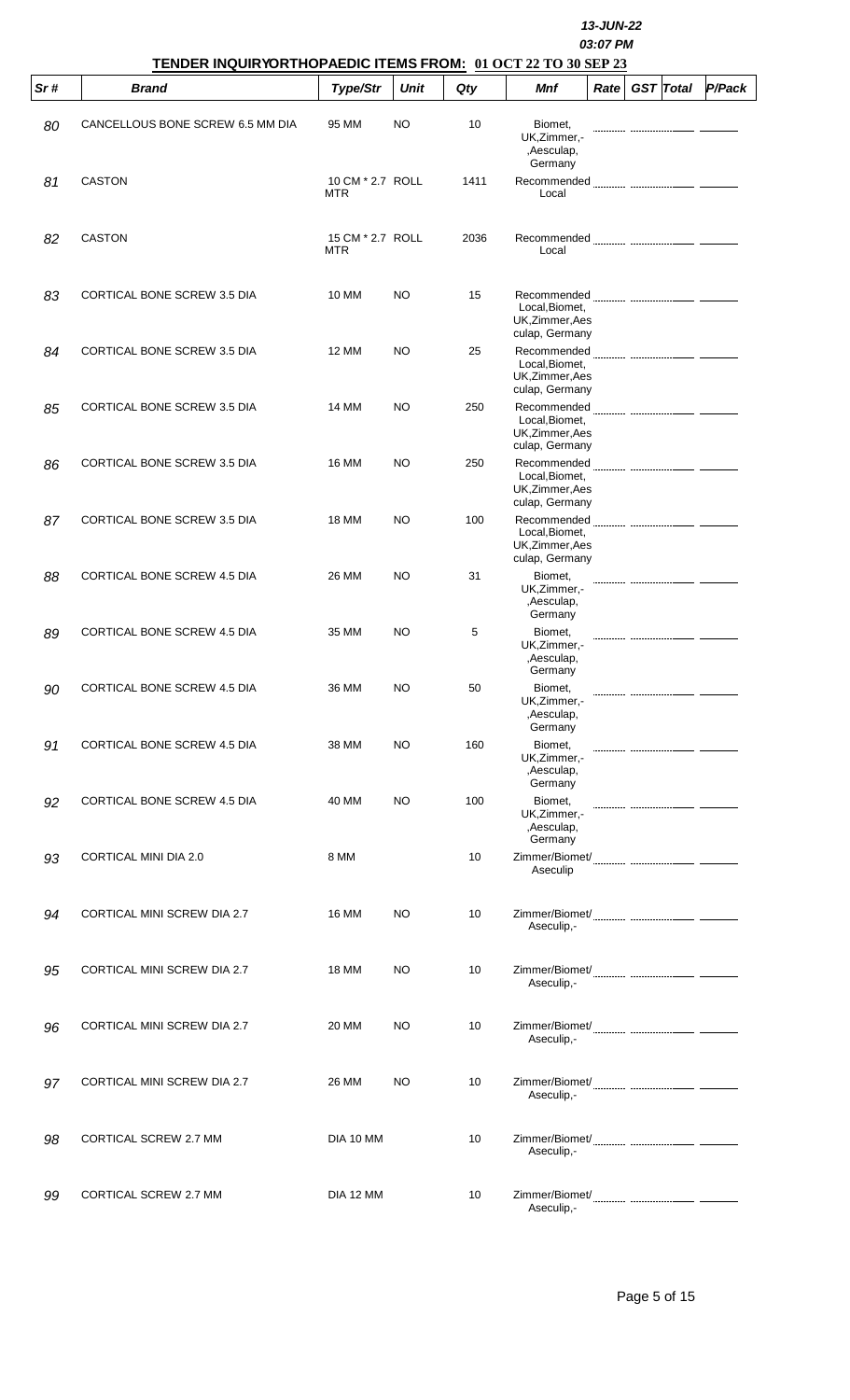|     |                                    | 13-JUN-22<br>03:07 PM<br>TENDER INQUIRYORTHOPAEDIC ITEMS FROM: 01 OCT 22 TO 30 SEP 23 |             |     |                                             |      |  |                  |        |  |  |  |
|-----|------------------------------------|---------------------------------------------------------------------------------------|-------------|-----|---------------------------------------------|------|--|------------------|--------|--|--|--|
| Sr# | <b>Brand</b>                       | Type/Str                                                                              | <b>Unit</b> | Qty | Mnf                                         | Rate |  | <b>GST</b> Total | P/Pack |  |  |  |
| 100 | Cannulated Cancellous Screw 6.5 mm | 50 MM                                                                                 | NO          | 10  | Local/Imported<br>(ISO & ASTM<br>Certified) |      |  |                  |        |  |  |  |
| 101 | Cannulated Cancellous Screw 6.5 mm | 55 MM                                                                                 | NO.         | 5   | Local/Imported<br>(ISO & ASTM<br>Certified) |      |  |                  |        |  |  |  |
| 102 | Cannulated Cancellous Screw 6.5 mm | 60 MM                                                                                 | NO          | 5   | Local/Imported<br>(ISO & ASTM<br>Certified) |      |  |                  |        |  |  |  |
| 103 | Cannulated Cancellous Screw 6.5 mm | 65 MM                                                                                 | NO          | 5   | Local/Imported<br>(ISO & ASTM<br>Certified) |      |  |                  |        |  |  |  |
| 104 | Cannulated Cancellous Screw 6.5 mm | 80 MM                                                                                 | NO          | 5   | Local/Imported<br>(ISO & ASTM<br>Certified) |      |  |                  |        |  |  |  |
| 105 | Cannulated Cancellous Screw 6.5 mm | 85 MM                                                                                 | NO          | 5   | Local/Imported<br>(ISO & ASTM<br>Certified) |      |  |                  |        |  |  |  |
| 106 | Cannulated Cancellous Screw 6.5 mm | 90 MM                                                                                 | NO          | 10  | Local/Imported<br>(ISO & ASTM<br>Certified) |      |  |                  |        |  |  |  |
| 107 | Cannulated Cancellous Screw 6.5 mm | 95 MM                                                                                 | NO          | 10  | Local/Imported<br>(ISO & ASTM<br>Certified) |      |  |                  |        |  |  |  |
| 108 | Cannulated Cancellous Screw 7.3 mm | 100 MM                                                                                | NO          | 6   | Local/Imported<br>(ISO & ASTM<br>Certified) |      |  |                  |        |  |  |  |
| 109 | Cannulated Cancellous Screw 7.3 mm | 105 MM                                                                                | NO          | 2   | Local/Imported<br>(ISO & ASTM<br>Certified) |      |  |                  |        |  |  |  |
| 110 | Cannulated Cancellous Screw 7.3 mm | 110 MM                                                                                | NO          | 2   | Local/Imported<br>(ISO & ASTM<br>Certified) |      |  |                  |        |  |  |  |
| 111 | Cannulated Cancellous Screw 7.3 mm | 50 MM                                                                                 | NO          | 2   | Local/Imported<br>(ISO & ASTM<br>Certified) |      |  |                  |        |  |  |  |
| 112 | Cannulated Cancellous Screw 7.3 mm | 55 MM                                                                                 | NO          | 2   | Local/Imported<br>(ISO & ASTM<br>Certified) |      |  |                  |        |  |  |  |
| 113 | Cannulated Cancellous Screw 7.3 mm | 60 MM                                                                                 | NO          | 2   | Local/Imported<br>(ISO & ASTM<br>Certified) |      |  |                  |        |  |  |  |
| 114 | Cannulated Cancellous Screw 7.3 mm | 65 MM                                                                                 | NO          | 2   | Local/Imported<br>(ISO & ASTM<br>Certified) |      |  |                  |        |  |  |  |
| 115 | Cannulated Cancellous Screw 7.3 mm | 70 MM                                                                                 | NO          | 2   | Local/Imported<br>(ISO & ASTM<br>Certified) |      |  |                  |        |  |  |  |
| 116 | Cannulated Cancellous Screw 7.3 mm | 75 MM                                                                                 | NO          | 2   | Local/Imported<br>(ISO & ASTM<br>Certified) |      |  |                  |        |  |  |  |
| 117 | Cannulated Cancellous Screw 7.3 mm | 80 MM                                                                                 | NO          | 2   | Local/Imported<br>(ISO & ASTM<br>Certified) |      |  |                  |        |  |  |  |
| 118 | Cannulated Cancellous Screw 7.3 mm | 90 MM                                                                                 | NO          | 2   | Local/Imported<br>(ISO & ASTM<br>Certified) |      |  |                  |        |  |  |  |
| 119 | Cannulated Cancellous Screw 7.3 mm | 95 MM                                                                                 | NO          | 2   | Local/Imported<br>(ISO & ASTM<br>Certified) |      |  |                  |        |  |  |  |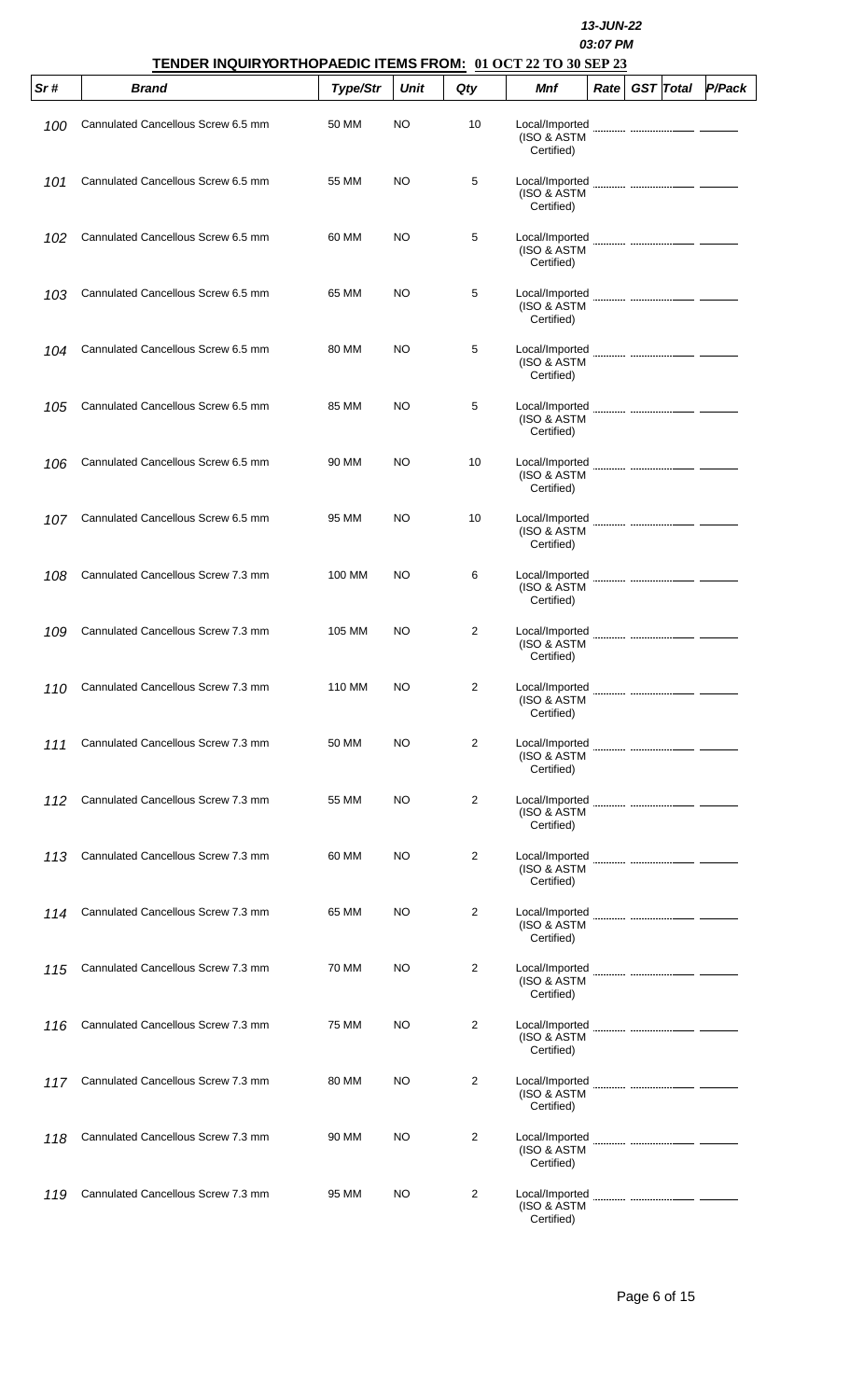|      | TENDER INQUIRYORTHOPAEDIC ITEMS FROM: 01 OCT 22 TO 30 SEP 23      |                    |      |              | <b>13-JUN-22</b><br>03:07 PM                                                                           |                  |        |  |  |  |
|------|-------------------------------------------------------------------|--------------------|------|--------------|--------------------------------------------------------------------------------------------------------|------------------|--------|--|--|--|
| Sr # | <b>Brand</b>                                                      | Type/Str           | Unit | Qty          | Mnf<br>Rate <sub>1</sub>                                                                               | <b>GST</b> Total | P/Pack |  |  |  |
| 120  | Cortical Mini Screw dia 2.7                                       | 10 MM              | NO.  | 10           | M/s - Esmico<br>Trading<br>Co, Local, M/s -<br><b>Bone Care</b>                                        |                  |        |  |  |  |
| 121  | Cortical Mini Screw dia 2.7                                       | 12 MM              | NO.  | 10           | Implants<br>M/s - Esmico<br>Trading<br>Co.Local, M/s -<br><b>Bone Care</b>                             |                  |        |  |  |  |
| 122  | Cortical Mini Screw dia 2.7                                       | 8 MM LB<br>126-151 | NO.  | 10           | Implants<br>M/s - Esmico<br>Trading<br>Co.Local, M/s -<br><b>Bone Care</b>                             |                  |        |  |  |  |
| 123  | DCP 3.5 mm                                                        | 12 HOLE            | NO.  | $\mathbf{1}$ | Implants<br>Local/Imported<br>(ISO & ASTM<br>Certified)                                                |                  |        |  |  |  |
| 124  | DCP 3.5 mm                                                        | 14 HOLE            | NO   | $\mathbf{1}$ | Local/Imported<br>(ISO & ASTM<br>Certified)                                                            |                  |        |  |  |  |
| 125  | DCP 4.5 mm Narrow                                                 | 13 HOLE            | NO.  | 2            | Local/Imported<br>(ISO & ASTM<br>Certified)                                                            |                  |        |  |  |  |
| 126  | DCP 4.5 mm Narrow                                                 | 14 HOLE            | NO   | 2            | Local/Imported<br>(ISO & ASTM<br>Certified)                                                            |                  |        |  |  |  |
| 127  | DCP 4.5 mm Narrow                                                 | 15 HOLE            | NO.  | 2            | Local/Imported<br>(ISO & ASTM<br>Certified)                                                            |                  |        |  |  |  |
| 128  | DCP 4.5 mm Narrow                                                 | 16 HOLE            | NO   | 2            | Local/Imported<br>(ISO & ASTM<br>Certified)                                                            |                  |        |  |  |  |
| 129  | DCP Locking Bone Cortical Screw Large<br>Fragment 4.5 mm Titanium | 38 MM              | NO   | 19           | mended<br>Local, Biomet,<br>UK, Zimmer, -<br>,Aesculap,<br>Germany                                     |                  |        |  |  |  |
| 130  | DCP Locking Bone Cortical Screw Large<br>Fragment 4.5 mm Titanium | 40 MM              | NO   | 20           | mended<br>Local, Biomet,<br>UK, Zimmer, -<br>,Aesculap,<br>Germany                                     |                  |        |  |  |  |
| 131  | DCP NARROW BONE PLATE LM 410                                      | 6 HOLE             | NO   | 3            | Recommended <b>Management Commentary (2018)</b><br>Local, Biomet,<br>UK, Zimmer, Aes<br>culap, Germany |                  |        |  |  |  |
| 132  | DCP locking Bone screw Cortical 4.5 MM                            | 55 MM              | NO   | 5            | M/s - Esmico<br>Trading<br>Co, Local, M/s -<br><b>Bone Care</b><br>Implants                            |                  |        |  |  |  |
| 133  | DCP locking Bone screw Cortical 4.5 MM                            | 60 MM              | NO   | 5            | M/s - Esmico<br>Trading<br>Co, Local, M/s -<br><b>Bone Care</b><br>Implants                            |                  |        |  |  |  |
| 134  | DCP locking Bone screw Cortical 4.5 MM                            | 65 MM              | NO.  | 5            | M/s - Esmico<br>Trading<br>Co, Local, M/s -<br><b>Bone Care</b>                                        |                  |        |  |  |  |
| 135  | DCP locking Bone screw Cortical 4.5 MM                            | 70 MM              | NO.  | 5            | Implants<br>M/s - Esmico<br>Trading<br>Co, Local, M/s -<br><b>Bone Care</b>                            |                  |        |  |  |  |
| 136  | DCP locking Bone screw Cortical 4.5 MM                            | 75 MM              | NO   | 5            | Implants<br>M/s - Esmico<br>Trading<br>Co.Local.M/s -<br><b>Bone Care</b>                              |                  |        |  |  |  |
| 137  | DCP locking Bone screw Cortical 4.5 MM                            | 80 MM              | NO   | 5            | Implants<br>M/s - Esmico<br>Trading<br>Co, Local, M/s -<br><b>Bone Care</b><br>Implants                |                  |        |  |  |  |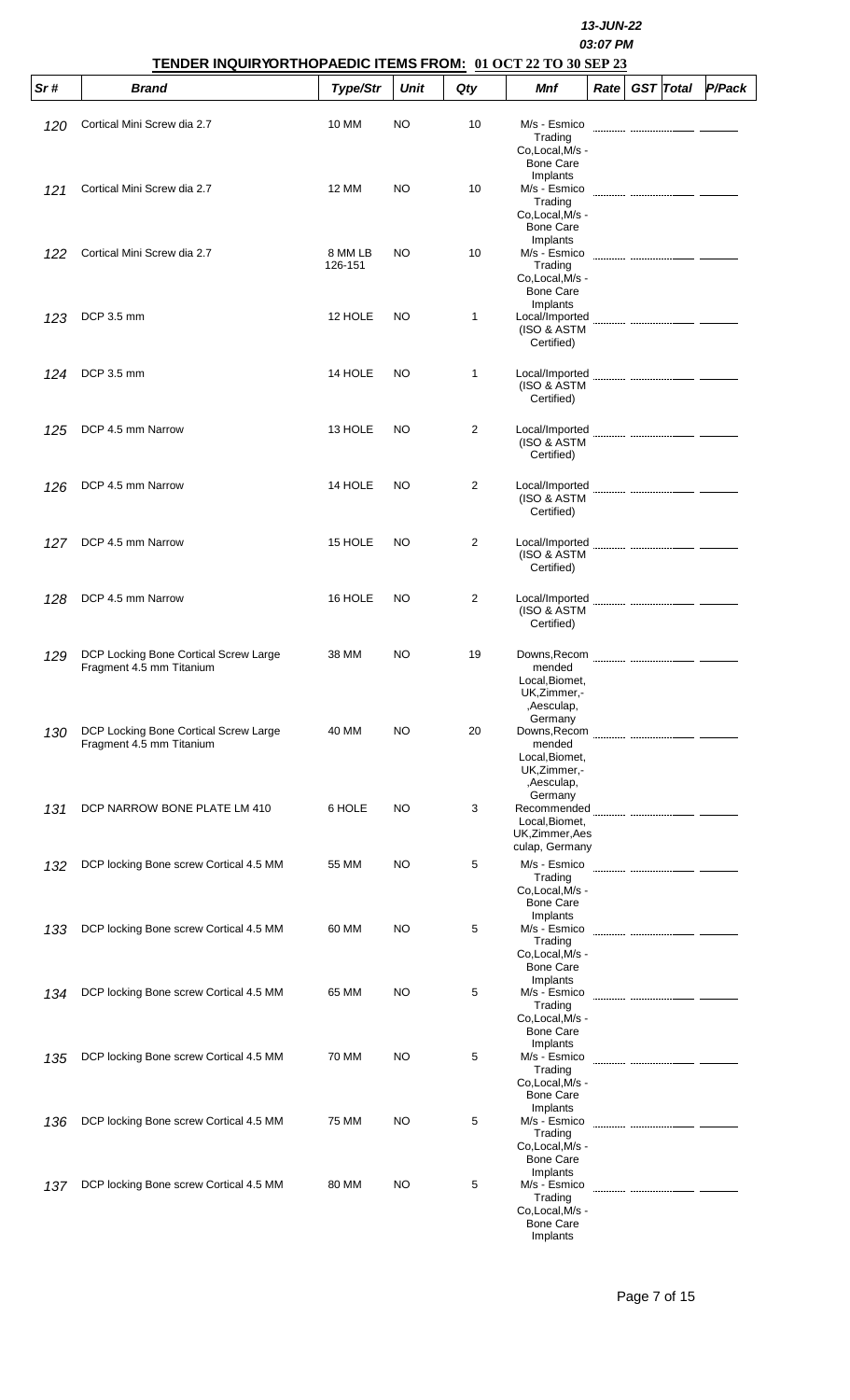|      | TENDER INQUIRYORTHOPAEDIC ITEMS FROM: 01 OCT 22 TO 30 SEP 23                    |                                            | 13-JUN-22<br>03:07 PM |     |                                                                                                                                             |      |                  |        |
|------|---------------------------------------------------------------------------------|--------------------------------------------|-----------------------|-----|---------------------------------------------------------------------------------------------------------------------------------------------|------|------------------|--------|
| Sr # | <b>Brand</b>                                                                    | Type/Str                                   | <b>Unit</b>           | Qty | <b>Mnf</b>                                                                                                                                  | Rate | <b>GST</b> Total | P/Pack |
| 138  | DCS PLATE 95 DIG                                                                | 10 HOLE                                    | NO.                   | 1   | Biomet,<br>UK, Zimmer, -<br>,M/s - Esmico<br>Trading<br>Co, Aesculap,<br>Germany, M/s -                                                     |      |                  |        |
| 139  | DCS PLATE 95 DIG                                                                | <b>ASSORTED</b>                            | NO                    | 1   | <b>Bone Care</b><br>Implants<br>Biomet,<br>UK, Zimmer, -<br>,M/s - Esmico<br>Trading<br>Co, Aesculap,<br>Germany, M/s -<br><b>Bone Care</b> |      |                  |        |
| 140  | DHS Locking Side Plate Titanium 135 Degree                                      | 4 HOLE                                     | NO                    | 8   | Implants<br>Downs, Biomet,<br>UK, Zimmer, -<br>,Aesculap,<br>Germany                                                                        |      |                  |        |
| 141  | Distal Femoral Locking Plate Titanium Large<br>Fragment                         | (LT SIDE)<br>10 HOLE                       | NO.                   | 3   | Recommended<br>Local, IMPORTE<br>D                                                                                                          |      |                  |        |
| 142  | Distal Femoral Locking Plate Titanium Large<br>Fragment                         | (LT SIDE) 7 NO<br><b>HOLE</b>              |                       | 6   | Recommended<br>Local, IMPORTE<br>D                                                                                                          |      |                  |        |
| 143  | Distal Femoral Locking Plate Titanium Large<br>Fragment                         | (RT SIDE)<br>10 HOLE                       | NO.                   | 3   | Recommended<br>Local, IMPORTE<br>D                                                                                                          |      |                  |        |
| 144  | Distal Femoral Locking Plate Titanium Large<br>Fragment                         | (RT SIDE)<br>8 HOLE                        | NO.                   | 6   | Recommended<br>Local, IMPORTE<br>D                                                                                                          |      |                  |        |
| 145  | Distal Femoral Locking Plate Titanium Large<br>Fragment                         | (RT SIDE)<br>9 HOLE                        | NO.                   | 2   | Recommended<br>Local, IMPORTE<br>D                                                                                                          |      |                  |        |
| 146  | Distal Humeral Locking Plate 3.5 mm Titanium                                    | 5 HOLES                                    | NO                    | 3   | Local, M/s -<br><b>Esmico Trading</b><br>Co, IMPORTED,<br>M/s - Bone Care                                                                   |      |                  |        |
| 147  | Distal Humeral Locking Plate 3.5 mm Titanium                                    | 6 HOLES                                    | NO                    | 3   | Implants<br>Local, M/s -<br><b>Esmico Trading</b><br>Co, IMPORTED,<br>M/s - Bone Care                                                       |      |                  |        |
| 148  | Distal Humeral Locking Plate 3.5 mm Titanium                                    | 7 HOLES                                    | NO.                   | 3   | Implants<br>Recommended<br>Local, M/s -<br><b>Esmico Trading</b><br>Co, IMPORTED,<br>M/s - Bone Care                                        |      |                  |        |
| 149  | Distal Humeral Locking Plate 3.5 mm Titanium                                    | 8 HOLES                                    | NO.                   | 3   | Implants<br>Recommended<br>Local, M/s -<br><b>Esmico Trading</b><br>Co, IMPORTED,<br>M/s - Bone Care                                        |      |                  |        |
| 150  | Distal Radius/Locking Plate/T Plate 3.5 mm (LT 4 HOLE<br>Side) Titanium/S Steel |                                            | NO.                   | 6   | Implants<br>Recommended<br>Local, IMPORTE<br>D                                                                                              |      |                  |        |
| 151  | Distal Radius/Locking Plate/T Plate 3.5 mm (RT 4 HOLE<br>Side) Titanium/S Steel |                                            | NO.                   | 3   | Recommended<br>Local, IMPORTE<br>D                                                                                                          |      |                  |        |
| 152  | Distal Radius/Locking Plate/T Plate 3.5 mm (RT 5 HOLE<br>Side) Titanium/S Steel |                                            | NO.                   | 4   | Recommended<br>Local, IMPORTE<br>D                                                                                                          |      |                  |        |
| 153  | Distal Radius/Locking Plate/T Plate 3.5 mm (RT 6 HOLE<br>Side) Titanium/S Steel |                                            | NO.                   | 3   | Recommended<br>Local, IMPORTE<br>D                                                                                                          |      |                  |        |
| 154  | Distal Tibial Locking Plate 3.5 mm                                              | (LATERAL<br><b>SIZE) 10</b><br><b>HOLE</b> | NO.                   | 1   | Recommended<br>Local, IMPORTE<br>D                                                                                                          |      |                  |        |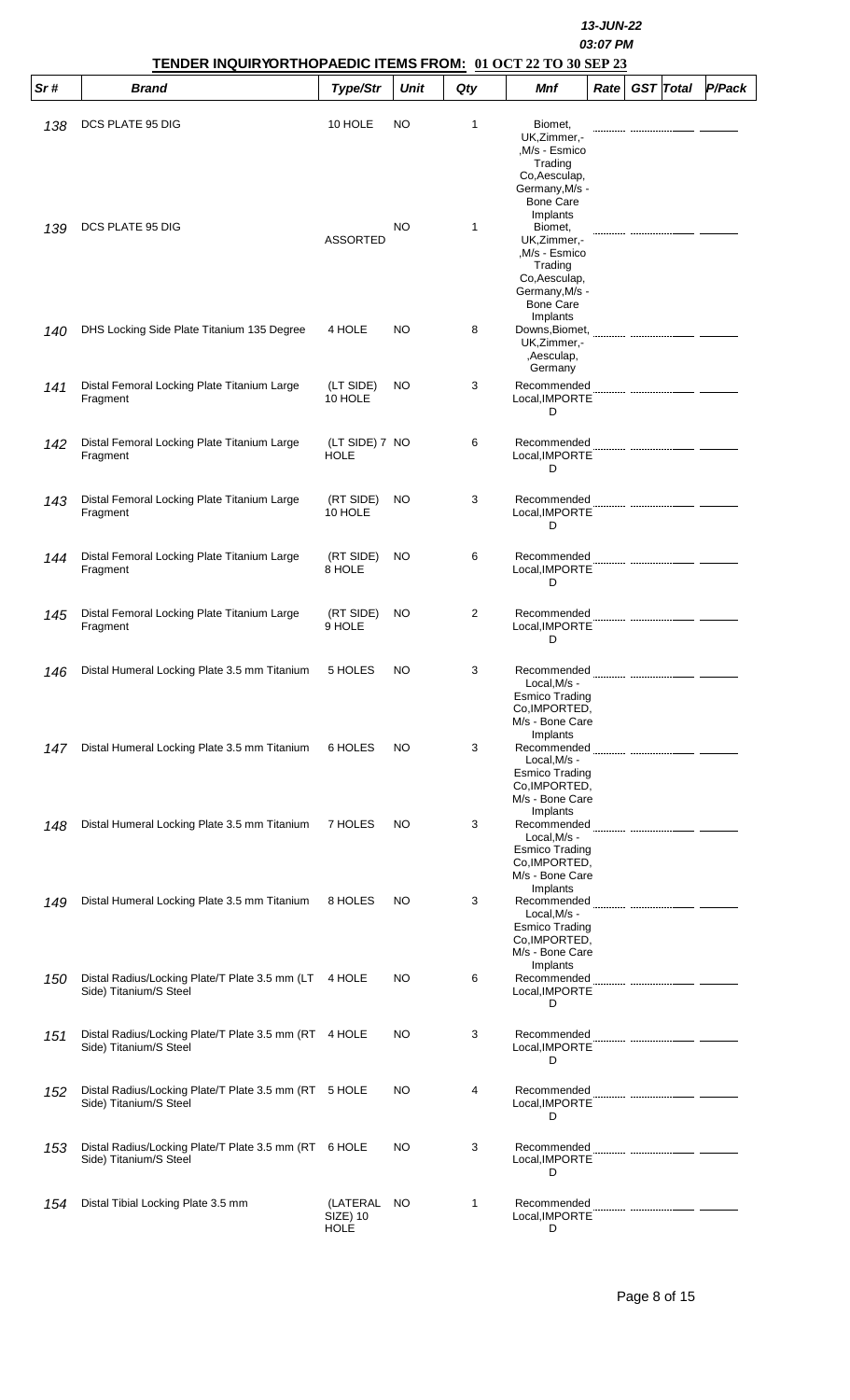|     |                                    | 13-JUN-22<br>03:07 PM<br>TENDER INQUIRYORTHOPAEDIC ITEMS FROM: 01 OCT 22 TO 30 SEP 23 |             |              |                                                                                                       |      |  |                  |        |  |
|-----|------------------------------------|---------------------------------------------------------------------------------------|-------------|--------------|-------------------------------------------------------------------------------------------------------|------|--|------------------|--------|--|
| Sr# | <b>Brand</b>                       | Type/Str                                                                              | <b>Unit</b> | Qty          | <b>Mnf</b>                                                                                            | Rate |  | <b>GST</b> Total | P/Pack |  |
| 155 | Distal Tibial Locking Plate 3.5 mm | (LATERAL<br>SIZE) 5<br><b>HOLE</b>                                                    | NO.         | 1            | Recommended<br>Local, IMPORTE<br>D                                                                    |      |  |                  |        |  |
| 156 | Distal Tibial Locking Plate 3.5 mm | (LATERAL NO<br>SIZE) 7<br><b>HOLE</b>                                                 |             | $\mathbf{1}$ | Recommended<br>Local, IMPORTE<br>D                                                                    |      |  |                  |        |  |
| 157 | Distal Tibial Locking Plate 3.5 mm | (LATERAL<br>SIZE) 8<br><b>HOLE</b>                                                    | NO.         | 1            | Recommended<br>Local, IMPORTE<br>D                                                                    |      |  |                  |        |  |
| 158 | Distal Tibial Locking Plate 3.5 mm | (LATERAL<br>SIZE) 9<br><b>HOLE</b>                                                    | NO          | $\mathbf{1}$ | Recommended<br>Local, IMPORTE<br>D                                                                    |      |  |                  |        |  |
| 159 | Distal Tibial Locking Plate 3.5 mm | (MEDIAL<br>SIZE) 5<br><b>HOLE</b>                                                     | NO          | $\mathbf{1}$ | Recommended<br>Local, IMPORTE<br>D                                                                    |      |  |                  |        |  |
| 160 | Distal Tibial Locking Plate 3.5 mm | (MEDIAL<br>SIZE) 6<br><b>HOLE</b>                                                     | NO.         | $\mathbf{1}$ | Recommended<br>Local, IMPORTE<br>D                                                                    |      |  |                  |        |  |
| 161 | Distal Tibial Locking Plate 3.5 mm | <b>ASSORTED</b>                                                                       | NO          | 2            | Recommended<br>Local, IMPORTE<br>D                                                                    |      |  |                  |        |  |
| 162 | <b>EXTERNAL FIXATOR</b>            | A O TYPE                                                                              | <b>SET</b>  | 24           | Zimmer/Biomet/<br>Aseculip, Recom<br>mended Local                                                     |      |  |                  |        |  |
| 163 | <b>FIXATION SCREW</b>              | KB-236 (6<br>$X$ 36MM)                                                                | NO          | 12           | Zimmer/Biomet/<br>Aseculip, LOCA<br>L/AESCULAP                                                        |      |  |                  |        |  |
| 164 | <b>FIXATION SCREW</b>              | KB-428 (5<br>X 28MM)                                                                  | NO          | 10           | Zimmer/Biomet/<br>Aseculip, LOCA<br>L/AESCULAP                                                        |      |  |                  |        |  |
| 165 | <b>FIXATION SCREW</b>              | KB-432 (5<br>X 32MM)                                                                  | NO.         | 10           | Zimmer/Biomet/<br>Aseculip, LOCA<br><b>L/AESCULAP</b>                                                 |      |  |                  |        |  |
| 166 | <b>FIXATION SCREW</b>              | KB-440 (5<br>$X$ 40MM)                                                                | NO          | 20           | Aseculip, LOCA<br>L/AESCULAP                                                                          |      |  |                  |        |  |
| 167 | <b>FIXATION SCREW</b>              | KB-444 (5<br>X 44MM)                                                                  | NO          | 20           | Zimmer/Biomet/<br>Aseculip, LOCA<br>L/AESCULAP                                                        |      |  |                  |        |  |
| 168 | <b>FIXATION SCREW</b>              | KB-448 (5<br>X 48MM)                                                                  | NO          | 20           | Zimmer/Biomet/<br>Aseculip, LOCA<br>L/AESCULAP                                                        |      |  |                  |        |  |
| 169 | <b>FIXATION SCREW</b>              | KB-460 (5<br>$X$ 60MM)                                                                | NO          | 25           | Zimmer/Biomet/<br>Aseculip, LOCA<br>L/AESCULAP                                                        |      |  |                  |        |  |
| 170 | GIGLY'S SAW                        |                                                                                       | NO          | 86           | Zimmer/Biomet/<br>Aseculip, Recom<br>mended<br>Local, M/s -<br><b>Esmico Trading</b><br>Co.M/s - Bone |      |  |                  |        |  |
| 171 | HIPLOC 135                         | (238028)5<br><b>HOLE</b>                                                              | NO          | 20           | Care Implants<br>Biomet,<br>UK, Zimmer, -<br>,Aesculap,<br>Germany                                    |      |  |                  |        |  |
| 172 | HIPLOC 135.                        | 238024 - 4<br><b>HOLE</b>                                                             | NO.         | 60           | Zimmer/Biomet/<br>Aseculip, LOCA<br>L/AESCULAP,R<br>ecommended<br>Local, Biomet,                      |      |  |                  |        |  |

UK,Zimmer,Aes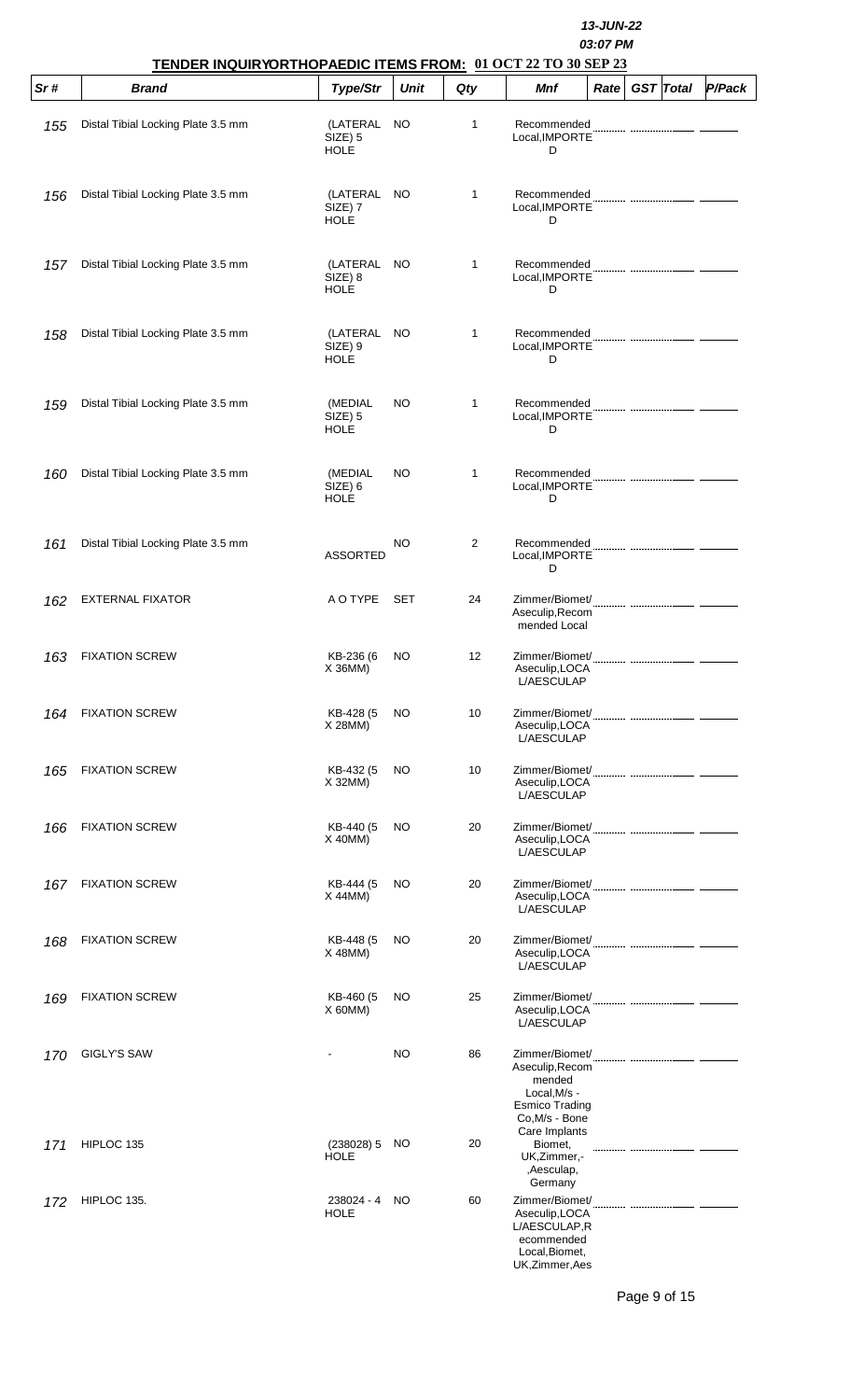|     | TENDER INQUIRYORTHOPAEDIC ITEMS FROM: 01 OCT 22 TO 30 SEP 23 |                                           |           |     | 13-JUN-22<br>03:07 PM                                                                                                                                                       |        |  |  |  |  |
|-----|--------------------------------------------------------------|-------------------------------------------|-----------|-----|-----------------------------------------------------------------------------------------------------------------------------------------------------------------------------|--------|--|--|--|--|
| Sr# | <b>Brand</b>                                                 | Type/Str                                  | Unit      | Qty | <b>Mnf</b><br><b>GST</b> Total<br>Rate                                                                                                                                      | P/Pack |  |  |  |  |
|     |                                                              |                                           |           |     | culap, Germany                                                                                                                                                              |        |  |  |  |  |
| 173 | HIPLOC 135.                                                  | 238026 - 6<br><b>HOLE</b>                 | <b>NO</b> | 10  | Zimmer/Biomet/<br>Aseculip, LOCA<br>L/AESCULAP,R<br>ecommended<br>Local, Biomet,<br>UK, Zimmer, Aes                                                                         |        |  |  |  |  |
| 174 | Humeral Nail Stainless Stell / Titanium                      | $S-22$                                    | NO.       | 6   | culap, Germany<br>Recommended<br>Local, IMPORTE<br>D                                                                                                                        |        |  |  |  |  |
| 175 | <b>ILLIZIROU EXTERNAL FIXATOR</b>                            | WITH<br><b>COMPLETE</b><br>SET<br>(ADULT) | NO        | 6   | Recommended <b>Manual Communication Communication</b><br>Local                                                                                                              |        |  |  |  |  |
| 176 | <b>ILLIZIROU EXTERNAL FIXATOR</b>                            | WITH<br><b>COMPLETE</b><br>SET<br>(CHILD) | NO.       | 6   | Local                                                                                                                                                                       |        |  |  |  |  |
| 177 | Inter Locking Nail Femur                                     | <b>ASSORTED</b>                           | NO.       | 30  | UK, Zimmer,-<br>,Aesculap,<br>Germany                                                                                                                                       |        |  |  |  |  |
| 178 | Inter Locking Nail Tibia Assorted                            |                                           | NO.       | 30  | UK, Zimmer, -<br>,Aesculap,<br>Germany                                                                                                                                      |        |  |  |  |  |
| 179 | K NAIL.                                                      | 9MM*36MM<br>(KD440S)                      | NO        | 3   | Local, Biomet,<br>UK, Zimmer, M/s<br>- Esmico<br>Trading<br>Co, Aesculap,<br>Germany, M/s -<br><b>Bone Care</b>                                                             |        |  |  |  |  |
| 180 | K NAIL.                                                      | 9MM*38MM<br>(KD438S)                      | <b>NO</b> | 1   | Implants<br>Recommended<br>Local, Biomet,<br>UK, Zimmer, M/s<br>- Esmico<br>Trading<br>Co, Aesculap,<br>Germany, M/s -<br><b>Bone Care</b>                                  |        |  |  |  |  |
| 181 | K WIRE 1.6 MM BOTH END POINTED                               |                                           |           | 80  | Implants<br>Recommended<br>Local                                                                                                                                            |        |  |  |  |  |
| 182 | K WIRE 2.00 MM BOTH END POINTED                              |                                           |           | 80  | Local                                                                                                                                                                       |        |  |  |  |  |
| 183 | K WIRE DIA                                                   | 1.0                                       |           | 50  | Recommended<br>Local, Biomet,<br>UK, Zimmer, Aes                                                                                                                            |        |  |  |  |  |
| 184 | K WIRE DIA 2.5 BOTH END POINTED                              |                                           |           | 50  | culap, Germany<br>Recommended<br>Local                                                                                                                                      |        |  |  |  |  |
| 185 | LAG SCREW.                                                   | 236070<br>70MM                            | NO        | 6   | Aseculip, LOCA<br>L/AESCULAP,R<br>ecommended<br>Local, Biomet,<br>UK, Zimmer, M/s<br>- Esmico<br>Trading<br>Co, Aesculap,<br>Germany, M/s -<br><b>Bone Care</b><br>Implants |        |  |  |  |  |
| 186 | LAG SCREW.                                                   | 236075<br>75MM                            | NO        | 15  | Zimmer/Biomet/<br>Aseculip, LOCA<br>L/AESCULAP,R<br>ecommended<br>Local, Biomet,                                                                                            |        |  |  |  |  |

Page 10 of 15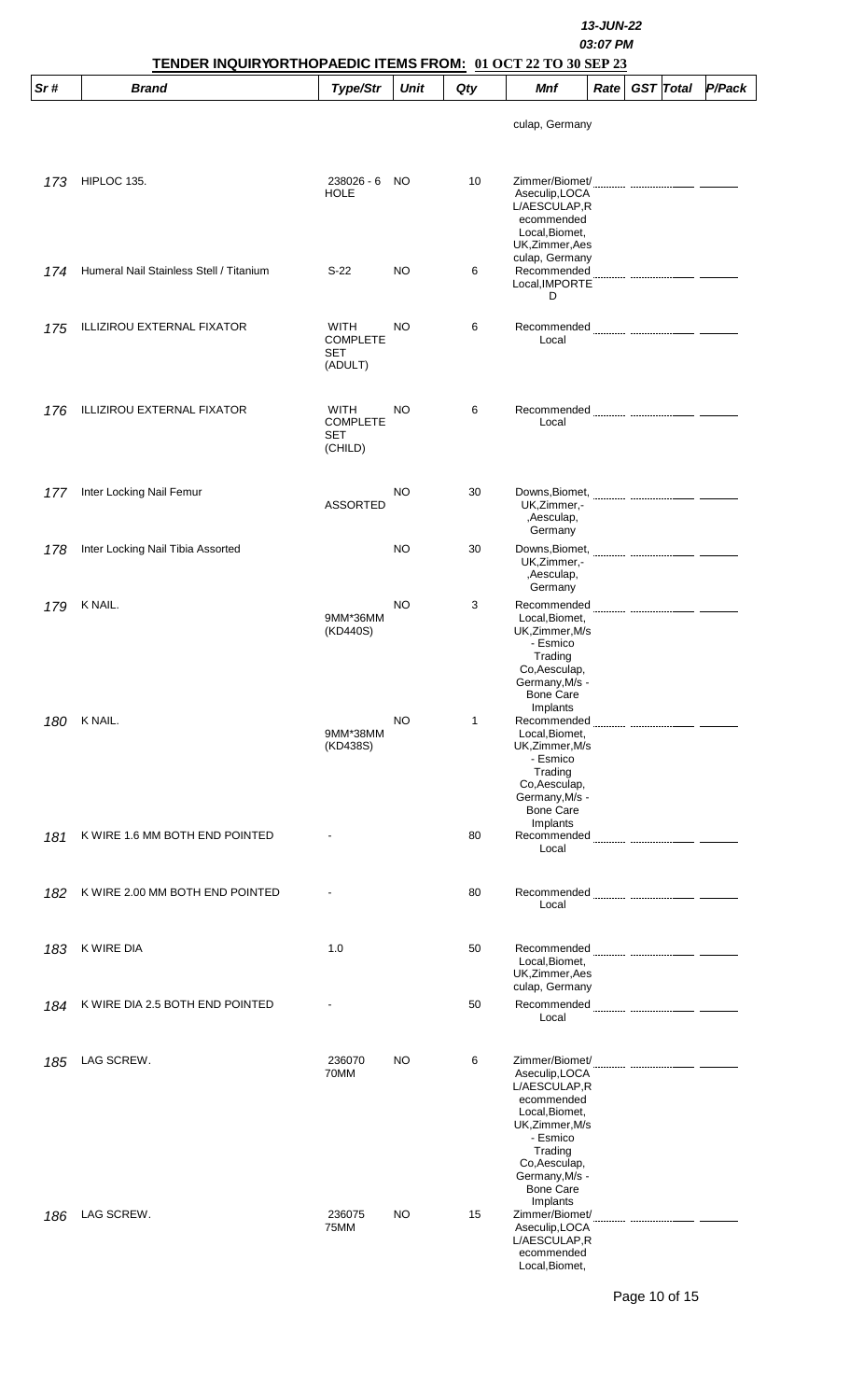|     |              |                          | 13-JUN-22<br>03:07 PM<br>TENDER INQUIRYORTHOPAEDIC ITEMS FROM: 01 OCT 22 TO 30 SEP 23 |     |                                                                                                                                                                                               |      |                  |        |  |  |  |
|-----|--------------|--------------------------|---------------------------------------------------------------------------------------|-----|-----------------------------------------------------------------------------------------------------------------------------------------------------------------------------------------------|------|------------------|--------|--|--|--|
| Sr# | <b>Brand</b> | Type/Str                 | <b>Unit</b>                                                                           | Qty | Mnf                                                                                                                                                                                           | Rate | <b>GST</b> Total | P/Pack |  |  |  |
|     |              |                          |                                                                                       |     | UK, Zimmer, M/s<br>- Esmico<br>Trading<br>Co, Aesculap,<br>Germany, M/s -<br><b>Bone Care</b>                                                                                                 |      |                  |        |  |  |  |
| 187 | LAG SCREW.   | 236080 80 NO<br>МM       |                                                                                       | 24  | Implants<br>Zimmer/Biomet/<br>Aseculip, LOCA<br>L/AESCULAP,R<br>ecommended                                                                                                                    |      |                  |        |  |  |  |
|     |              |                          |                                                                                       |     | Local, Biomet,<br>UK, Zimmer, M/s<br>- Esmico<br>Trading<br>Co, Aesculap,<br>Germany, M/s -<br><b>Bone Care</b><br>Implants                                                                   |      |                  |        |  |  |  |
| 188 | LAG SCREW.   | 236085<br>85MM           | <b>NO</b>                                                                             | 24  | Zimmer/Biomet/<br>Aseculip, LOCA<br>L/AESCULAP,R<br>ecommended<br>Local, Biomet,<br>UK, Zimmer, M/s<br>- Esmico<br>Trading                                                                    |      |                  |        |  |  |  |
| 189 | LAG SCREW.   | 236090<br>90MM           | <b>NO</b>                                                                             | 24  | Co, Aesculap,<br>Germany, M/s -<br><b>Bone Care</b><br>Implants<br>Zimmer/Biomet/<br>Aseculip, LOCA<br>L/AESCULAP,R<br>ecommended<br>Local, Biomet,                                           |      |                  |        |  |  |  |
| 190 | LAG SCREW.   | TITANIUM<br>70 MM        | NO                                                                                    | 6   | UK, Zimmer, M/s<br>- Esmico<br>Trading<br>Co, Aesculap,<br>Germany, M/s -<br><b>Bone Care</b><br>Implants<br>Zimmer/Biomet/<br>Aseculip, LOCA<br>L/AESCULAP,R<br>ecommended<br>Local, Biomet, |      |                  |        |  |  |  |
| 191 | LAG SCREW.   | TITANIUM<br>75 MM        | NO                                                                                    | 6   | UK, Zimmer, M/s<br>- Esmico<br>Trading<br>Co, Aesculap,<br>Germany, M/s -<br><b>Bone Care</b><br>Implants<br>Zimmer/Biomet/<br>Aseculip, LOCA<br>L/AESCULAP,R<br>ecommended                   |      |                  |        |  |  |  |
| 192 | LAG SCREW.   | <b>TITANIUM</b>          | <b>NO</b>                                                                             | 10  | Local, Biomet,<br>UK, Zimmer, M/s<br>- Esmico<br>Trading<br>Co, Aesculap,<br>Germany, M/s -<br><b>Bone Care</b><br>Implants<br>Zimmer/Biomet/                                                 |      |                  |        |  |  |  |
|     |              | 80 MM                    |                                                                                       |     | Aseculip, LOCA<br>L/AESCULAP,R<br>ecommended<br>Local, Biomet,<br>UK, Zimmer, M/s<br>- Esmico<br>Trading<br>Co, Aesculap,<br>Germany, M/s -<br><b>Bone Care</b><br>Implants                   |      |                  |        |  |  |  |
| 193 | LAG SCREW.   | <b>TITANIUM</b><br>85 MM | NO                                                                                    | 10  | Zimmer/Biomet/<br>Aseculip, LOCA<br>L/AESCULAP,R<br>ecommended<br>Local, Biomet,<br>UK, Zimmer, M/s<br>- Esmico<br>Trading<br>Co, Aesculap,<br>Germany, M/s -<br><b>Bone Care</b>             |      |                  |        |  |  |  |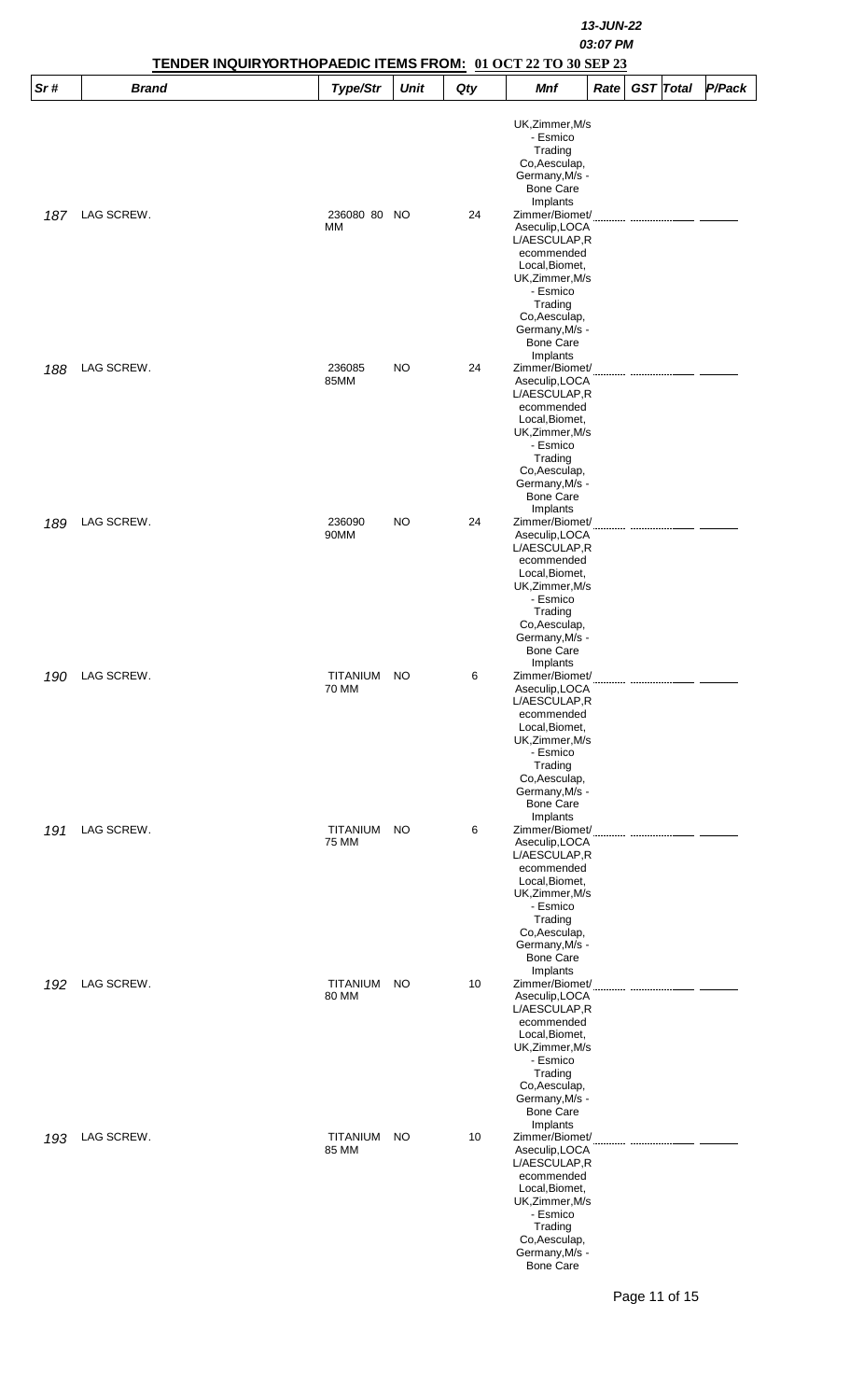|     | TENDER INQUIRYORTHOPAEDIC ITEMS FROM: 01 OCT 22 TO 30 SEP 23 |                   | 13-JUN-22<br>03:07 PM |     |                                                                                                                                                                                   |                   |                  |        |
|-----|--------------------------------------------------------------|-------------------|-----------------------|-----|-----------------------------------------------------------------------------------------------------------------------------------------------------------------------------------|-------------------|------------------|--------|
| Sr# | <b>Brand</b>                                                 | Type/Str          | Unit                  | Qty | Mnf                                                                                                                                                                               | Rate <sup>2</sup> | <b>GST</b> Total | P/Pack |
|     |                                                              |                   |                       |     | Implants                                                                                                                                                                          |                   |                  |        |
| 194 | LAG SCREW.                                                   | TITANIUM<br>95 MM | <b>NO</b>             | 6   | Zimmer/Biomet/<br>Aseculip, LOCA<br>L/AESCULAP,R<br>ecommended<br>Local, Biomet,<br>UK, Zimmer, M/s<br>- Esmico<br>Trading<br>Co, Aesculap,<br>Germany, M/s -<br><b>Bone Care</b> |                   |                  |        |
| 195 | LCP Large Fragment Titanium 4.5 mm Narrow<br>Base            | 10 HOLE           | NO                    | 5   | Implants<br>Recommended<br>Local, IMPORTE<br>D                                                                                                                                    |                   |                  |        |
| 196 | LCP Large Fragment Titanium 4.5 mm Narrow<br>Base            | 6 HOLE            | NO                    | 10  | Recommended<br>Local, IMPORTE<br>D                                                                                                                                                |                   |                  |        |
| 197 | LCP Large Fragment Titanium 4.5 mm Narrow<br>Base            | 7 HOLE            | NO                    | 10  | Recommended<br>Local, IMPORTE<br>D                                                                                                                                                |                   |                  |        |
| 198 | LCP Large Fragment Titanium 4.5 mm Narrow<br>Base            | 8 HOLE            | NO                    | 10  | Recommended<br>Local, IMPORTE<br>D                                                                                                                                                |                   |                  |        |
| 199 | LCP Large Fragment Titanium 4.5 mm Narrow<br>Base            | 9 HOLE            | NO                    | 10  | Recommended<br>Local, IMPORTE<br>D                                                                                                                                                |                   |                  |        |
| 200 | LCP Small Fragment Titanium 3.5 mm                           | 10 HOLE           | NO                    | 6   | Recommended<br>Local, IMPORTE<br>D                                                                                                                                                |                   |                  |        |
| 201 | LCP Small Fragment Titanium 3.5 mm                           | 6 HOLE            | NO                    | 12  | Recommended<br>Local, IMPORTE<br>D                                                                                                                                                |                   |                  |        |
| 202 | LCP Small Fragment Titanium 3.5 mm                           | 7 HOLE            | NO                    | 12  | Recommended<br>Local, IMPORTE<br>D                                                                                                                                                |                   |                  |        |
| 203 | LCP Small Fragment Titanium 3.5 mm                           | 8 HOLE            | NO                    | 6   | Recommended<br>Local, IMPORTE<br>D                                                                                                                                                |                   |                  |        |
| 204 | LCP Small Fragment Titanium 3.5 mm                           | 9 HOLE            | NO                    | 2   | Recommended<br>Local, IMPORTE<br>D                                                                                                                                                |                   |                  |        |
| 205 | Locking Bone Plate (DCP)                                     | 4.5(8)<br>HOLE)   | NO                    | 10  | Local                                                                                                                                                                             |                   |                  |        |
| 206 | Locking Screw 5.0 mm PFLP                                    | 50 MM             | NO                    | 20  | Local/Imported<br>(ISO & ASTM<br>Certified), M/s -<br><b>Esmico Trading</b><br>Co, M/s - Bone                                                                                     |                   |                  |        |
| 207 | Locking Screw 5.0 mm PFLP                                    | 55 MM             | NO                    | 20  | Care Implants<br>Local/Imported<br>(ISO & ASTM<br>Certified), M/s -<br><b>Esmico Trading</b><br>Co, M/s - Bone                                                                    |                   |                  |        |
| 208 | Locking Screw 5.0 mm PFLP                                    | 60 MM             | NO                    | 20  | Care Implants<br>Local/Imported<br>(ISO & ASTM<br>Certified), M/s -<br>Esmico Trading<br>Co.M/s - Bone                                                                            |                   |                  |        |
| 209 | Locking Screw 5.0 mm PFLP                                    | 65 MM             | NO                    | 20  | Care Implants<br>Local/Imported<br>(ISO & ASTM<br>Certified), M/s -<br><b>Esmico Trading</b><br>Co, M/s - Bone<br>Care Implants                                                   |                   |                  |        |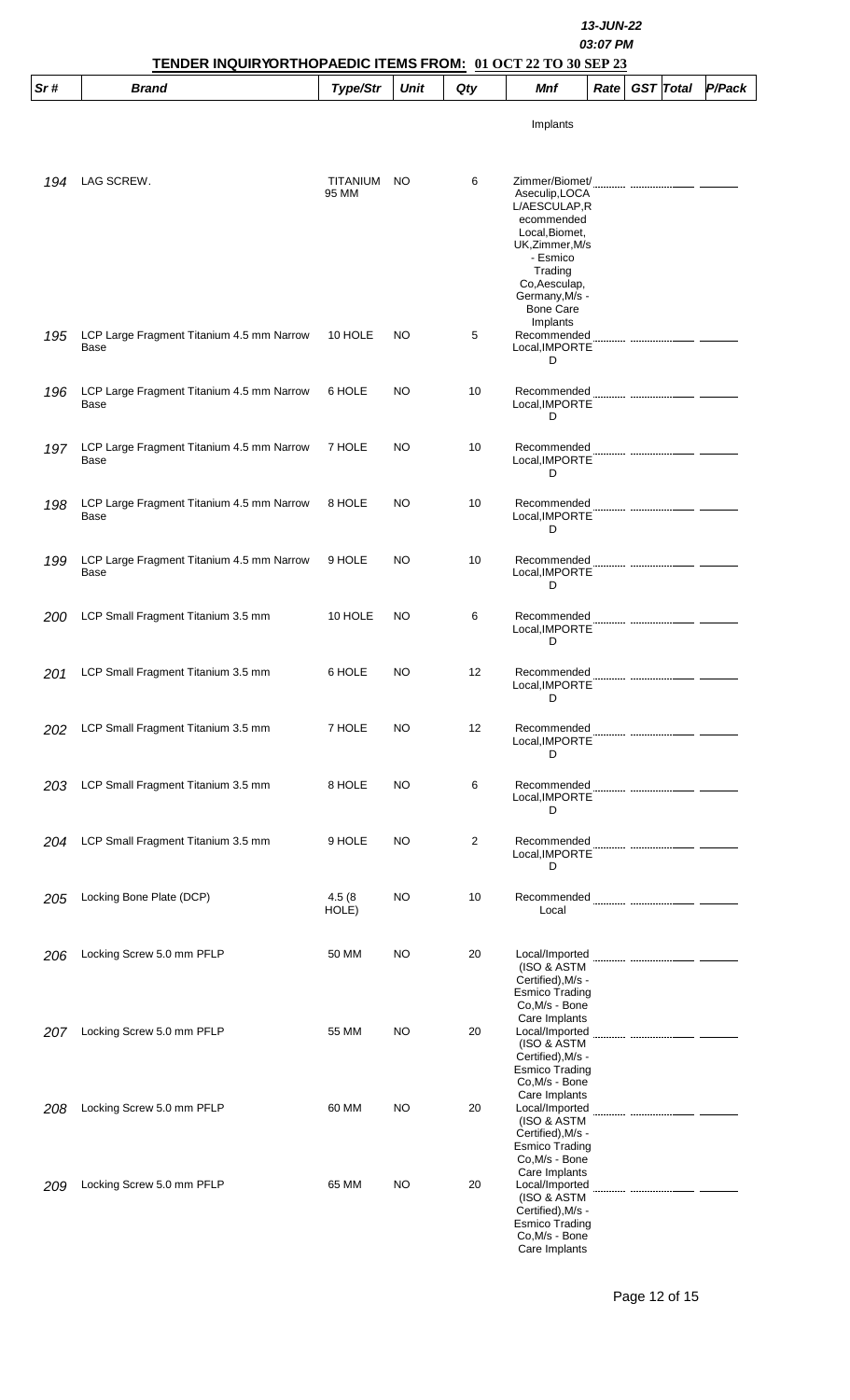|     | TENDER INQUIRYORTHOPAEDIC ITEMS FROM: 01 OCT 22 TO 30 SEP 23 |               |             |     | 13-JUN-22<br>03:07 PM                                                                                          |      |                  |        |  |  |
|-----|--------------------------------------------------------------|---------------|-------------|-----|----------------------------------------------------------------------------------------------------------------|------|------------------|--------|--|--|
| Sr# | <b>Brand</b>                                                 | Type/Str      | <b>Unit</b> | Qty | <b>Mnf</b>                                                                                                     | Rate | <b>GST</b> Total | P/Pack |  |  |
| 210 | Locking Screw 5.0 mm PFLP                                    | 70 MM         | NO          | 20  | Local/Imported<br>(ISO & ASTM<br>Certified), M/s -<br><b>Esmico Trading</b>                                    |      |                  |        |  |  |
| 211 | Locking Screw 5.0 mm PFLP                                    | 75 MM         | NO          | 20  | Co, M/s - Bone<br>Care Implants<br>Local/Imported<br>(ISO & ASTM<br>Certified), M/s -<br><b>Esmico Trading</b> |      |                  |        |  |  |
| 212 | Locking Screw 5.0 mm PFLP                                    | 80 MM         | NO          | 20  | Co, M/s - Bone<br>Care Implants<br>Local/Imported<br>(ISO & ASTM<br>Certified), M/s -<br><b>Esmico Trading</b> |      |                  |        |  |  |
| 213 | Locking Screw 5.0 mm PFLP                                    | 85 MM         | NO          | 20  | Co, M/s - Bone<br>Care Implants<br>Local/Imported<br>(ISO & ASTM<br>Certified), M/s -<br><b>Esmico Trading</b> |      |                  |        |  |  |
| 214 | Locking Screw 5.0 mm PFLP                                    | 90 MM         | <b>NO</b>   | 20  | Co, M/s - Bone<br>Care Implants<br>Local/Imported<br>(ISO & ASTM<br>Certified), M/s -<br><b>Esmico Trading</b> |      |                  |        |  |  |
| 215 | Locking Screw Cancellous Titanium (Complete)<br>Dia 5.0      | 65 MM         | <b>NO</b>   | 4   | Co, M/s - Bone<br>Care Implants<br>Recommended<br>Local, IMPORTE<br>D                                          |      |                  |        |  |  |
| 216 | <b>MALEABLE WIRE</b>                                         | 18 GUAGE      |             | 10  | Zimmer/Biomet/<br>Aseculip, LOCA<br><b>L/AESCULAP</b>                                                          |      |                  |        |  |  |
| 217 | MALEABLE WIRE                                                | 20 GUAGE      |             | 10  | Zimmer/Biomet/<br>Aseculip, LOCA<br>L/AESCULAP                                                                 |      |                  |        |  |  |
| 218 | <b>MALLEOLAR SCREW 4.5</b>                                   | <b>DIA 50</b> |             | 24  | Zimmer/Biomet/<br>Aseculip, BIOM<br>ET / LOCAL<br><b>PVT</b><br>LTD, LOCAL/AE<br>SCULAP, Down<br>s, Recommende |      |                  |        |  |  |
| 219 | <b>MALLEOLAR SCREW 4.5</b>                                   | <b>DIA 55</b> |             | 24  | d Local<br>Zimmer/Biomet/<br>Aseculip, BIOM<br>ET / LOCAL<br><b>PVT</b><br>LTD, LOCAL/AE<br>SCULAP, Down       |      |                  |        |  |  |
| 220 | <b>MEPORE</b>                                                | 9X10 CM       |             | 250 | s, Recommende<br>d Local<br><b>MOLNLYKS</b>                                                                    |      |                  |        |  |  |
| 221 | <b>MEPORE</b>                                                | 9X15 CM       | NO          | 886 | <b>MOLNLYKS</b>                                                                                                |      |                  |        |  |  |
| 222 | <b>MEPORE</b>                                                | 9X20 CM       |             | 325 | MOLNLYKS                                                                                                       |      |                  |        |  |  |
| 223 | <b>MEPORE</b>                                                | 9X25 CM       |             | 275 | <b>MOLNLYKS</b>                                                                                                |      |                  |        |  |  |
| 224 | <b>MEPORE</b>                                                | 9X30 CM       |             | 250 | <b>MOLNLYKS</b>                                                                                                |      |                  |        |  |  |
| 225 | NON ADHESIVE SKIN TRACTION NOTAC                             | ADULT         | NO          | 60  | Seton, Biomet,<br>UK, Zimmer, Not<br>oc, Aesculap,                                                             |      |                  |        |  |  |
| 226 | NON ADHESIVE SKIN TRACTION NOTAC                             | <b>CHILD</b>  | NO          | 30  | Germany<br>Seton, Biomet,<br>UK, Zimmer, Not<br>oc, Aesculap,<br>Germany                                       |      |                  |        |  |  |

Page 13 of 15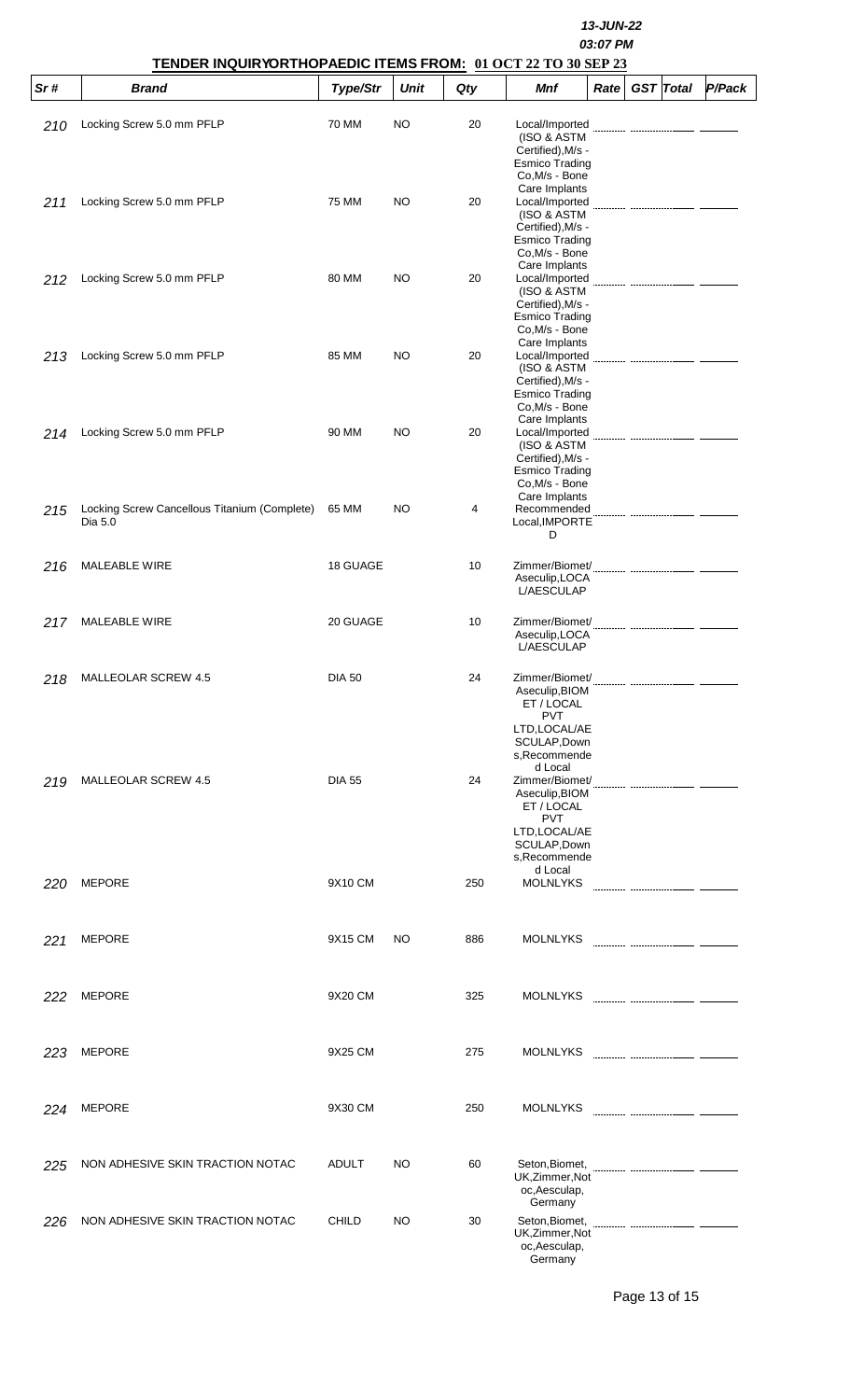|     | TENDER INQUIRYORTHOPAEDIC ITEMS FROM: 01 OCT 22 TO 30 SEP 23     |                               |             |     | 13-JUN-22<br>03:07 PM                                                                                   |      |  |                  |               |  |
|-----|------------------------------------------------------------------|-------------------------------|-------------|-----|---------------------------------------------------------------------------------------------------------|------|--|------------------|---------------|--|
| Sr# | <b>Brand</b>                                                     | Type/Str                      | <b>Unit</b> | Qty | Mnf                                                                                                     | Rate |  | <b>GST</b> Total | <b>P/Pack</b> |  |
| 227 | ORTHIPEDIC IOBAN 2,                                              | 30*35                         | NO          | 120 | 3M, USA, Searle                                                                                         |      |  |                  |               |  |
| 228 | ORTHIPEDIC IOBAN 2,                                              | 60*45                         | NO          | 100 |                                                                                                         |      |  |                  |               |  |
| 229 | PROXIMAL FEMORAL NAIL TITANUM                                    | <b>10 MM</b>                  | NO          | 25  | M/s - Esmico<br>Trading<br>Co,Local, M/s -<br><b>Bone Care</b>                                          |      |  |                  |               |  |
| 230 | PROXIMAL FEMORAL NAIL TITANUM                                    | 11 MM                         | <b>NO</b>   | 25  | Implants<br>M/s - Esmico<br>Trading<br>Co,Local, M/s -<br><b>Bone Care</b>                              |      |  |                  |               |  |
| 231 | PROXIMAL FEMORAL NAIL TITANUM                                    | 9 MM DIA                      | NO.         | 25  | Implants<br>M/s - Esmico<br>Trading<br>Co,Local, M/s -<br><b>Bone Care</b>                              |      |  |                  |               |  |
| 232 | Paediatric Elastic Nail Titanium                                 | 2.0 MM                        | NO          | 6   | Implants<br>Local/Imported<br>(ISO & ASTM<br>Certified), M/s -<br>Esmico Trading<br>Co, M/s - Bone      |      |  |                  |               |  |
| 233 | Paediatric Elastic Nail Titanium                                 | 2.5 MM                        | NO          | 8   | Care Implants<br>Local/Imported<br>(ISO & ASTM<br>Certified), M/s -<br>Esmico Trading<br>Co, M/s - Bone |      |  |                  |               |  |
| 234 | Paediatric Elastic Nail Titanium                                 | 3.0 MM                        | NO          | 8   | Care Implants<br>Local/Imported<br>(ISO & ASTM<br>Certified), M/s -<br>Esmico Trading<br>Co, M/s - Bone |      |  |                  |               |  |
| 235 | Proximal Humeral Locking Plate (Philos Plate<br>Titanium         | 5 HOLES)                      | NO.         | 3   | Care Implants<br>Recommended<br>Local, IMPORTE<br>D                                                     |      |  |                  |               |  |
| 236 | Proximal Humeral Locking Plate (Philos Plate<br>Titanium         | 6 HOLES)                      | NO.         | 3   | Recommended<br>Local, IMPORTE<br>D                                                                      |      |  |                  |               |  |
| 237 | Proximal Humeral Locking Plate (Philos Plate<br>Titanium         | 7 HOLES)                      | NO.         | 3   | Recommended<br>Local.IMPORTE<br>D                                                                       |      |  |                  |               |  |
| 238 | Proximal Humeral Locking Plate (Philos Plate<br>Titanium         | 8 HOLES)                      | NO          | 1   | Recommended<br>Local, IMPORTE<br>D                                                                      |      |  |                  |               |  |
| 239 | Proximal Tibial Locking Plate (L) 5.0 Titanium<br>Large Fragment | (LT SIDE) 7 NO<br><b>HOLE</b> |             | 3   | Local, M/s -<br><b>Esmico Trading</b><br>Co, IMPORTED,<br>M/s - Bone Care                               |      |  |                  |               |  |
| 240 | Proximal Tibial Locking Plate (L) 5.0 Titanium<br>Large Fragment | (RT SIDE)<br>7 HOLE           | NO.         | 2   | Implants<br>Local, M/s -<br><b>Esmico Trading</b><br>Co.IMPORTED,<br>M/s - Bone Care                    |      |  |                  |               |  |
| 241 | Proximal Tibial Locking Plate (T) 5.0 Titanium<br>Large Fragment | (RT SIDE)<br>10 HOLE          | NO.         | 2   | Implants<br>Recommended<br>Local, IMPORTE<br>D                                                          |      |  |                  |               |  |
| 242 | RECONSTRUCTION PLATE                                             | LN 1566<br><b>HOLE</b>        | <b>NO</b>   | 6   | Aseculip, Recom<br>mended Local                                                                         |      |  |                  |               |  |
| 243 | RECONSTRUCTION PLATE                                             | LN 1577<br><b>HOLE</b>        | NO.         | 6   | Aseculip, Recom<br>mended Local                                                                         |      |  |                  |               |  |
| 244 | Recon Plate Curved 3.5 mm                                        | 6 HOLE                        | NO          | 2   | Local/Imported<br>(ISO & ASTM<br>Certified)                                                             |      |  |                  |               |  |